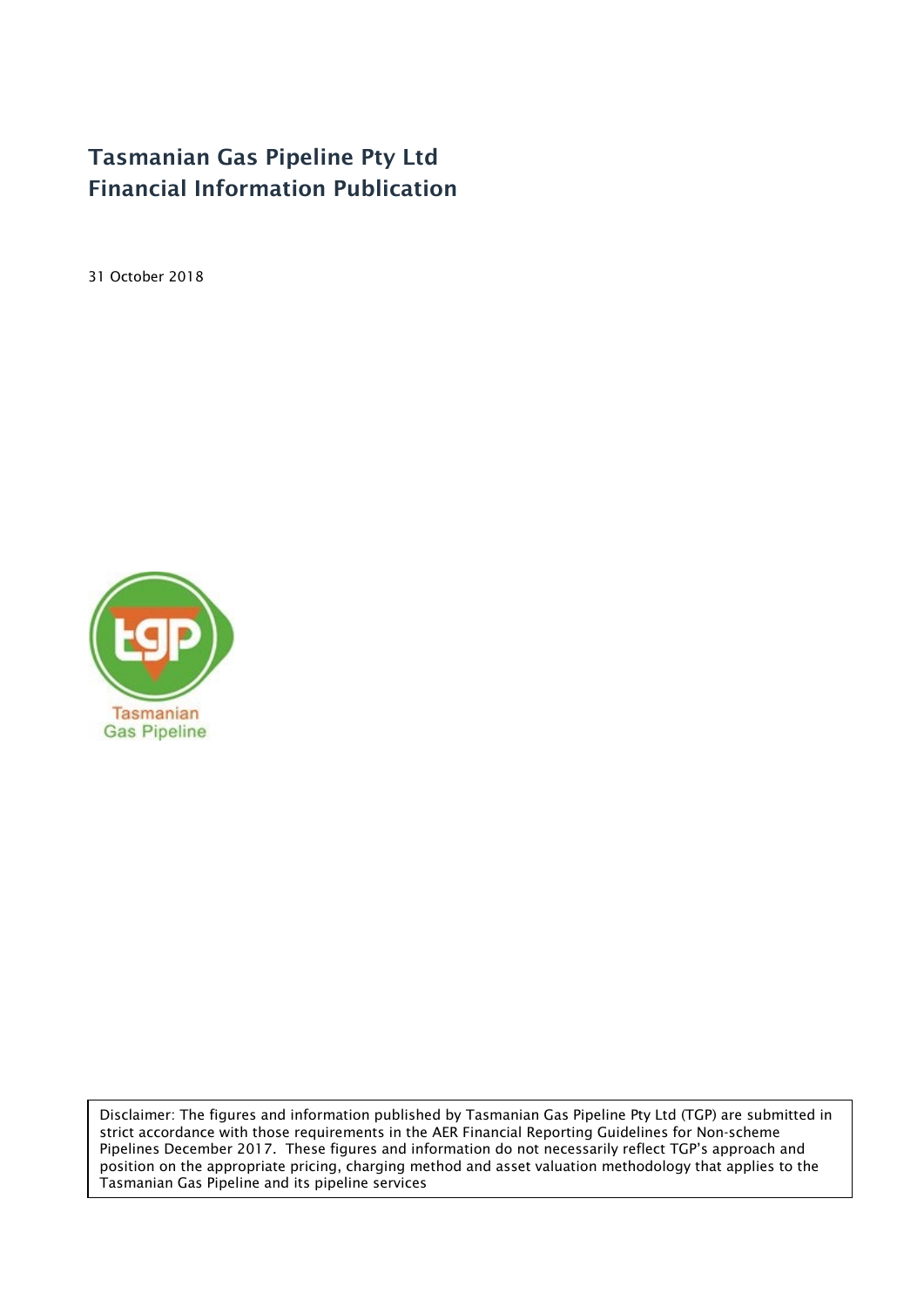

# 1. Introduction

### 1.1 Purpose

Under Part 23 of the National Gas Rules, Service Providers for non-scheme pipelines are required to publish specific information including financial information and weighted price information.

The provision of this information is intended to assist prospective users to carry out a high-level assessment of the reasonableness of the Service Provider's standing price as well as the terms and conditions associated with the service.

A copy of the Financial Reporting Template is included at Appendix A. The Basis of Preparation, as outlined in Section 2, provides information in relation to the inputs and disclosures of the Financial Reporting Template.

In line with Sections 8.4.1 and 8.4.2 of the Financial Reporting Guideline for Non-Scheme Pipelines (December 2017), a review in accordance with *ASRE 2405 Review of Historical Information Other than a Financial Report* has been conducted. A review report is included in Section 3.

Information contained within this Basis of Preparation and the subsequent reporting Template is taken from a number of sources, including:

- Historical and current year audited financial statements
- Customer contracts
- TGP's nomination, scheduling and billing system

# 2. Basis of Preparation

| <b>Template Reference</b> |                                        | <b>Basis of Preparation</b>                                                                                                                                                                                                                                                                                                                                             |
|---------------------------|----------------------------------------|-------------------------------------------------------------------------------------------------------------------------------------------------------------------------------------------------------------------------------------------------------------------------------------------------------------------------------------------------------------------------|
|                           | 1. Pipeline<br><b>Information</b>      | The Commencement Date of the Guideline is 1 January 2018. Under the<br>transitional rules, initial financial reporting and weighted prices covering the<br>period 1 January 2018 to 30 June 2018 are disclosed in the Template. Prior year<br>comparisons are not included.                                                                                             |
|                           |                                        | All financial information has been prepared in accordance with the recognition<br>and measurement requirements specified by all Australian Accounting<br>Standards and Interpretations, with the exception of any divergence from these<br>requirements as specifically required under Part 23 of the National Gas Rules.<br>These are detailed below where applicable. |
|                           |                                        | All financial information has been prepared under the historical cost convention<br>and on an accrual accounting basis.                                                                                                                                                                                                                                                 |
|                           |                                        | Related Party has the same meaning as per the Corporations Act 2001. TGP<br>does not have any related party dealings that would impact disclosure in the<br>Template.                                                                                                                                                                                                   |
|                           |                                        | <b>Direct Revenue</b>                                                                                                                                                                                                                                                                                                                                                   |
|                           | <b>Revenues and</b><br><b>Expenses</b> | Revenue is measured net of the amount of goods and services tax (GST). All<br>revenue earned is directly attributable to TGP and is categorised as follows:                                                                                                                                                                                                             |
| 2.                        |                                        | Firm forward haul transportation services, which includes all TGP's firm<br>revenue from these services                                                                                                                                                                                                                                                                 |
|                           |                                        | Interruptible or as available compression services, which includes all TGP's<br>$\bullet$<br>revenue from these services                                                                                                                                                                                                                                                |
|                           |                                        | Park and park and loan services, which includes all TGP's revenue from<br>$\bullet$<br>storage and park services                                                                                                                                                                                                                                                        |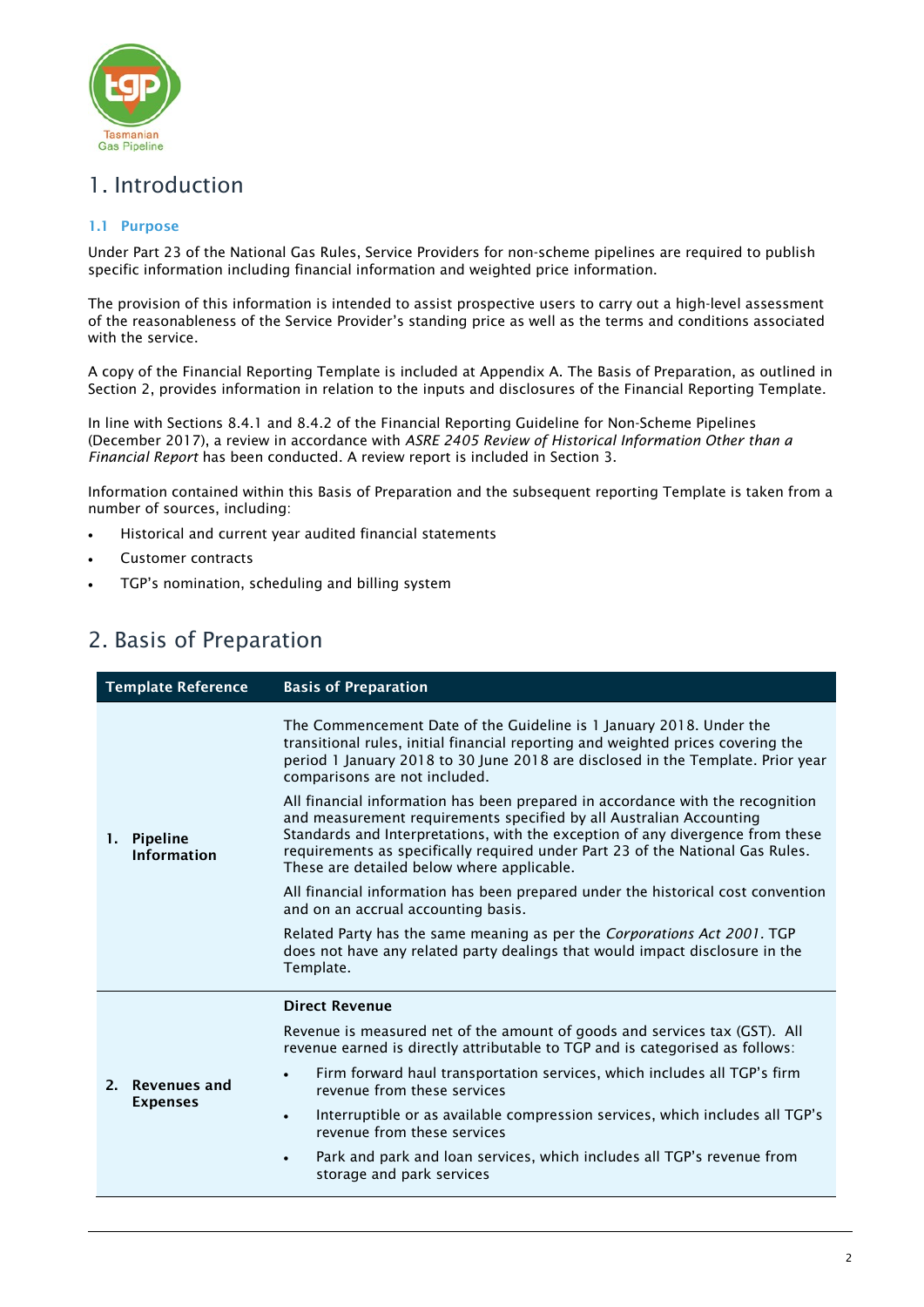

- In pipe trading services, which includes all TGP's revenue from these services
- Other direct revenue, which includes ad-hoc volumetric charges for overruns, imbalance revenue, metering, specific facility shipper charges and pass through charges

### Indirect Revenue

Indirect revenue is not included on the basis TGP has not earned revenue unrelated to its principal activities.

#### Direct Costs

Expenditure is measured net of GST where applicable. As a single use asset, TGP classifies all cost as direct, split into the following categories:

- Repairs and Maintenance include all scheduled and ad-hoc repair and maintenance work completed on the TGP
- Wages are not included on the basis TGP does not have any direct employees. Operational and asset management staff are allocated to TGP via external Operational and Management Agreements in place
- Depreciation is calculated on a straight-line basis over the estimated useful life of an asset
- Insurance includes directly attributable insurance policies to the pipeline
- Licencing and Regulatory Costs include license fees and fees attributed to regulatory obligations
- Directly attributable finance charges TGP does not incur directly
- Leasing and Rental Costs refers to an office lease directly held and utilised directly by TGP
- Other Direct Costs refers to all other direct costs incurred by TGP in the Reporting Period in relation to the operation of the pipeline
- Costs relating to interest and taxes are not reported in the Template

### Shared Costs

TGP is a single pipeline business and does not have a shared cost structure. Costs incurred by TGP are directly attributable to the operation and maintenance of the pipeline.

TGP however, benefits from a lower operating cost base given the synergies of management costs from a portfolio approach of the asset manager. This means that TGP's operating costs are lower than what would be the case if TGP was managed as a standalone asset.

### Plant and Equipment

Each class of plant and equipment is carried at cost, less accumulated depreciation.

### Depreciation

The depreciable amount of all property, plant and equipment is depreciated over their estimated useful lives commencing from the time the asset is held available for use, consistent with the estimated consumption of the of the economic benefits embodied in the asset. Land is not depreciated.

#### 3. Statement of Pipeline Assets

#### **Easements**

Easements are recorded at cost, being the present value of identified net cash flow streams (including renewal options) and are amortised on a straight line based over the estimated lives (in line with the expected useful life of the pipeline). TGP note, amortisation of easements is not included as a calculation formula in the Template. This is a divergence from the recognition and measurement requirements specified by all Australian Accounting Standards and Interpretations.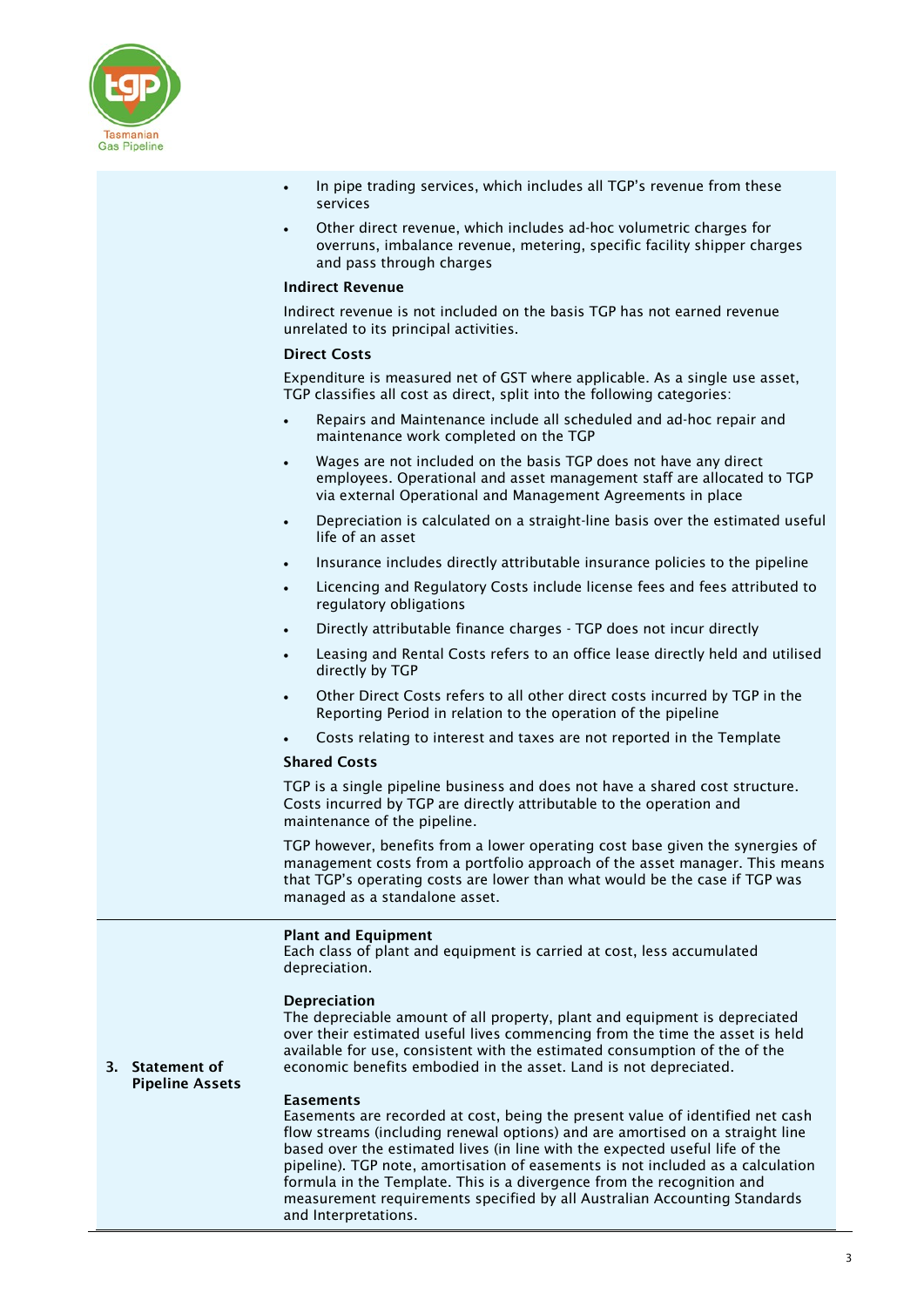

### Impairment

For impairment assessment purposes, assets are generally grouped at the lowest levels for which there are largely independent cash flows. Assets are assessed for impairment whenever events or circumstances arise that indicate the asset may be impaired. TGP has not recognised impairment losses for year end 30 June 2018.

#### Pipeline Asset Useful Life

Asset lives are generally allocated in line with Appendix A of the Guidelines. Assets falling outside of this range are depreciated over their estimated useful lives.

#### Shared Supporting Assets

On the basis TGP is a single pipeline business, a shared asset structure is not applicable.

#### Pipeline Assets

Construction cost and capital additions are obtained with reference to audited financial statements for TGP Pty Ltd since the commissioning of the pipeline in 2002.

#### Return of capital

Revenue and operating expenditure are obtained with reference to audited financial statements since construction of the pipeline.

#### 4. Recovered Capital Net tax liabilities are nil on the basis the TGP sits within a tax consolidated group.

Return on capital is the combination of the notional return on equity and notional return on debt during the applicable period. Notional return on equity is calculated using a regulated cost of equity plus a commercial rate of return. The notional cost of debt has been assumed to be the in line with historical regulatory determinations over the period.

### Firm Forward haul transportation services

TGP transportation tariffs are split into three zones and form the basis of available pricing to shippers.

- TVPS Zone, with a single shipper, and therefore exempt from publishing a weighted average price
- Zone 1, with two shippers, and therefore exempt from publishing a weighted average price
- Zone 2, with multiple shippers

The weighted average tariff for Zone 2 is calculated by determining the overall MDQ and the overall revenue for the period 1 January 2018 to 30 June 2018.

5. Weighted Average Price Interruptible or as available transportation services TGP does not meet the requirements to publish the weighted average price

### because there is only a single shipper that utilises this service. Backhaul Services

TGP does not recover revenue from this service, as it is not offered on the pipeline. Therefore, TGP does not meet the requirements to publish the weighted average price.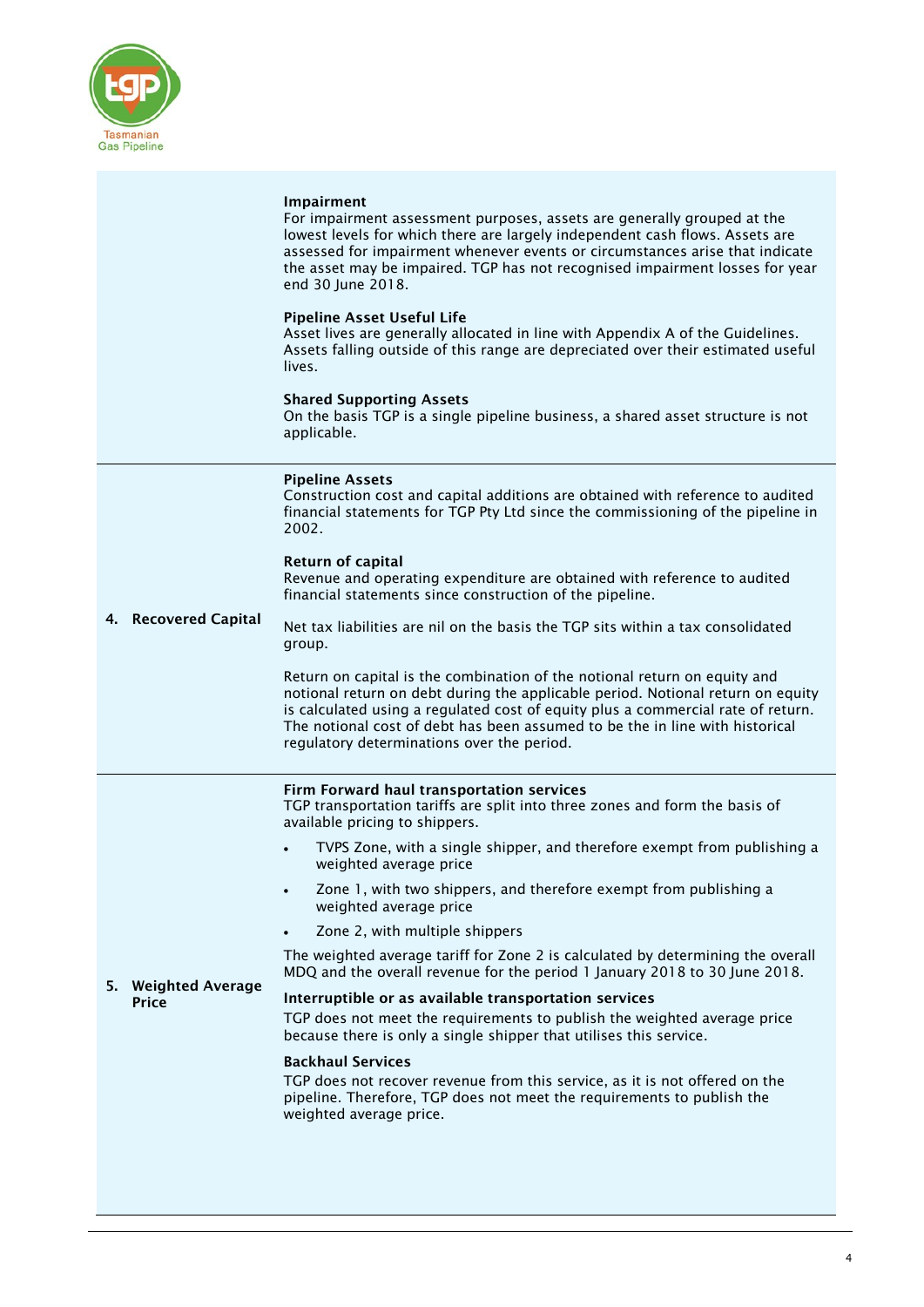

### Stand-alone compression services

TGP does not recover revenue from this service, as it is not offered on the pipeline. Therefore, TGP does not meet the requirements to publish the weighted average price.

### Storage services

TGP does not meet the requirements to publish the weighted average price due to:

- Two shippers utilise TGP's High Priority Storage Service, with pricing based on a reserved capacity method
- A single shipper utilises an as available park service, with pricing based on a volumetric usage charge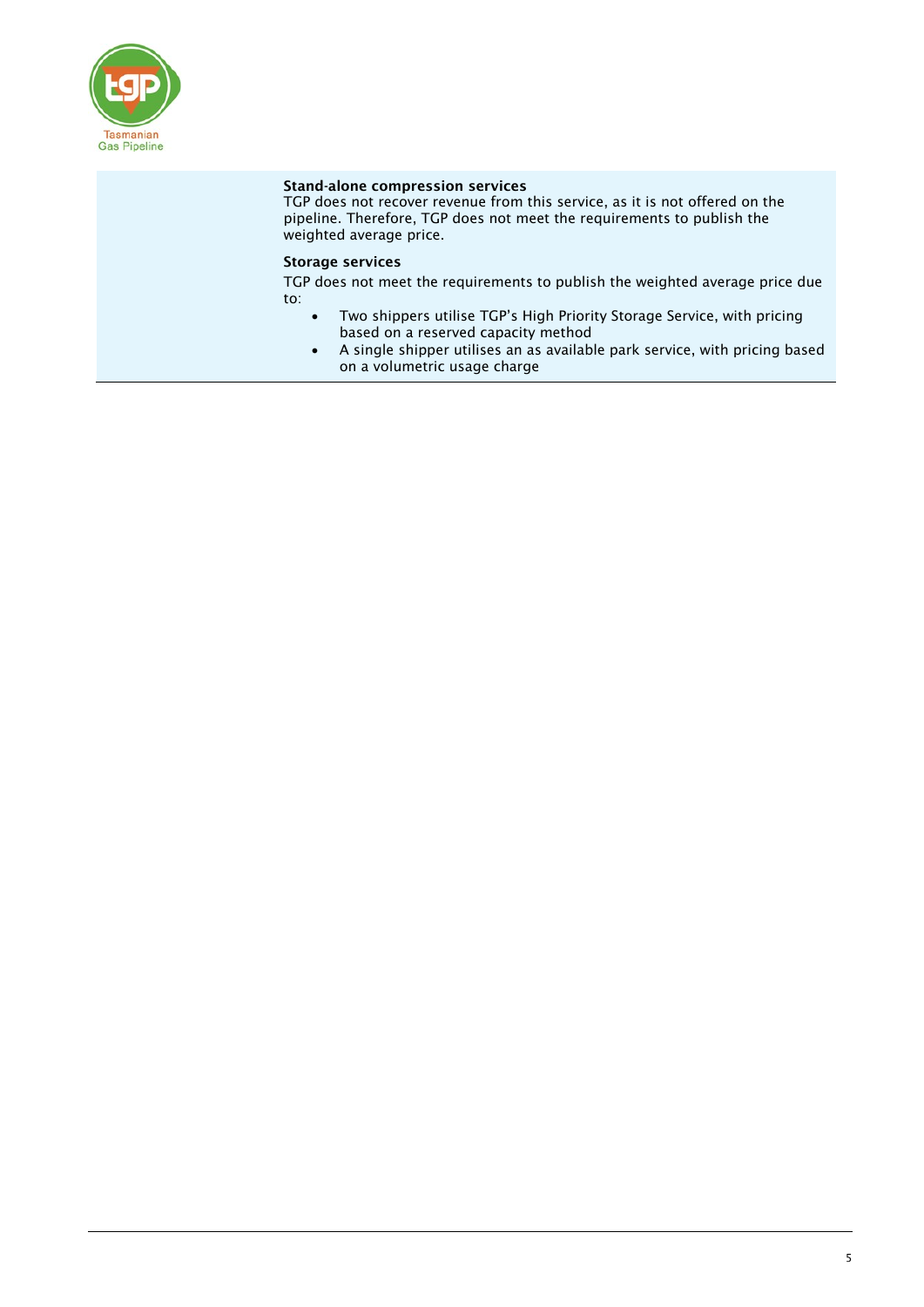

# Independent auditor's review report to the directors of Tasmanian Gas Pipelines Pty Ltd on the Pipeline Statements for the period  $1$  January 2018 to 30 June 2018

We have reviewed the accompanying Pipeline Statements of Tasmanian Gas Pipelines Pty Ltd (the "Company") for the period 1 January 2018 to 30 June 2018 (the "Schedules") as required by the Financial Reporting Guideline for Non-Scheme Pipelines published in December 2017 issued by the Australian Energy Regulator.

The Schedules have been prepared to satisfy the requirements of the Financial Reporting Guideline for Non-Scheme Pipelines published in December 2017 issued by the Australian Energy Regulator.

## Management's responsibility for the Schedules

Management is responsible for the preparation of the Schedules and has determined that the criteria used in the basis of preparation accompanying the Schedules is appropriate to meet the requirements of the Financial Reporting Guideline for Non-Scheme Pipelines published in December zor7. This responsibility includes establishing and maintaining internal control relevant to the preparation and fair presentation of the Schedules that are free from material misstatement, whether due to fraud or error; selecting and applying appropriate accounting policies; and making accounting estimates that are reasonable in the circumstances.

### Assurance practitioner's responsibility

Our responsibility is to express a conclusion on the Schedules based on our review. We have conducted our review in accordance with Australian Auditing Standard on Review Engagements ASRE z4o5 Review of Historical Financial Information Other than a Financial Report (ASRE 2405) in order to state whether, on the basis of the procedures described, anything has come to our attention that causes us to believe that the Schedules are not prepared, in all material respects, in accordance with the basis of preparation accompanying the Schedules. No opinion is expressed as to whether the basis of preparation is appropriate to meet the requirements of the Financial Reporting Guideline for Non-Scheme Pipelines published in December 2017.

ASRE z4o5 requires us to comply with the requirements of the applicable code of professional conduct of a professional accounting body.

A review consists of making enquiries, primarily of persons responsible for financial and accounting matters, and applying analytical and other review procedures. A review is substantially less in scope than an audit conducted in accordance with Australian Auditing Standards and consequently does not enable us to obtain assurance that we would become aware of all significant matters that might be identified in an audit. Accordingly, we do not express an audit opinion.

PricewaterhouseCoopers, ABN 52 780 433 757 One International Towers Sydney, Watermans Quay, Barangaroo, GPO BOX 2650, SYDNEY NSW 2001  $T: +61282660000, F: +61282669999, www.pwc.com.au$ 

Level 11, 1PSQ, 169 Macquarie Street, Parramatta NSW 2150, PO Box 1155 Parramatta NSW 2124 T: +6t z 9659 2476, F: +6t z 8266 9999,www.pwc.com.au

Liability limited by a scheme approved under Professional Standards Legislation.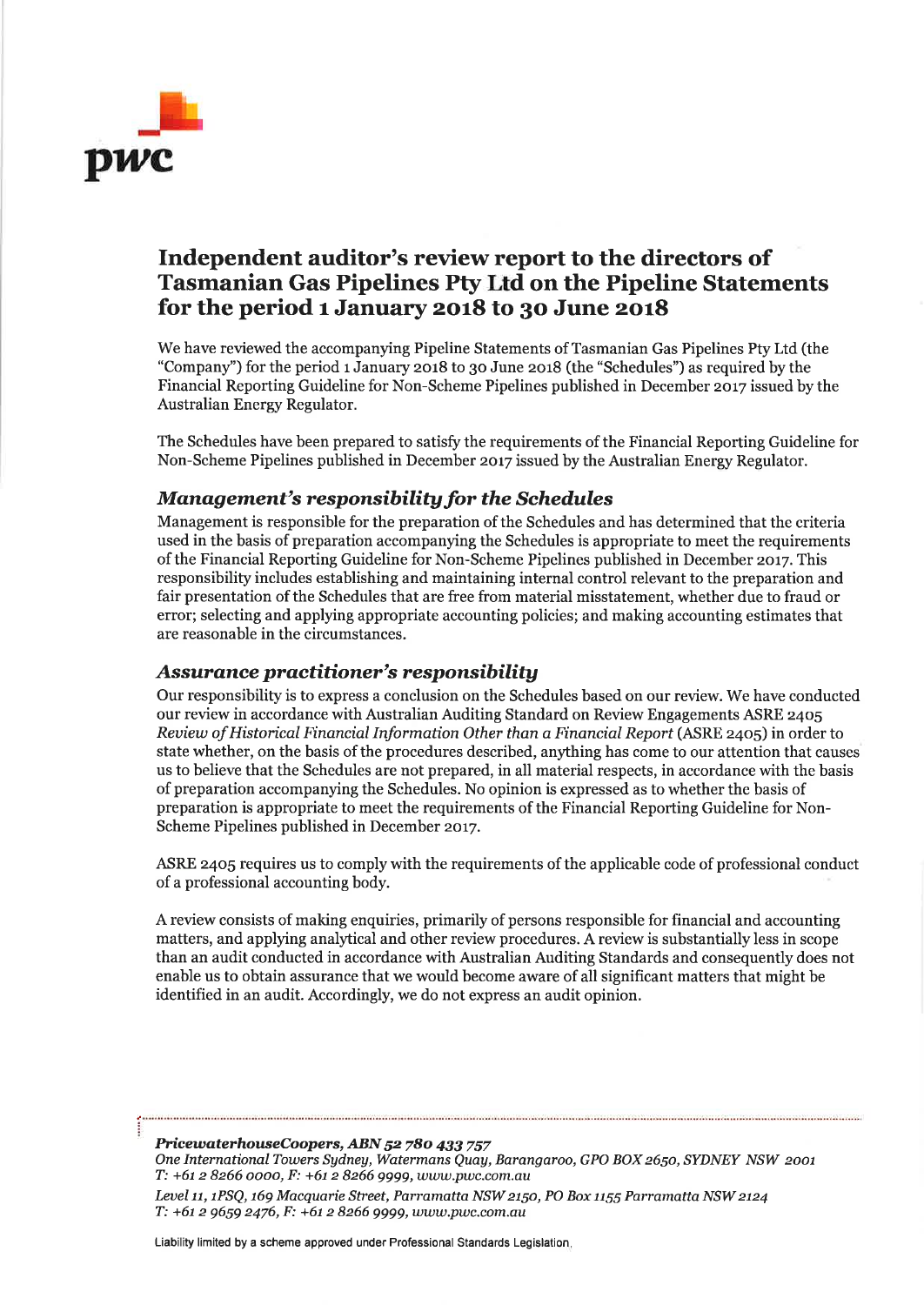

## Independence

In conducting our review, we have complied with the independence requirements of the Accounting Professional and Ethical Standards Board's APES 110 Code of Ethics for Professional Accountants.

## Conclusion

Based on our review, which is not an audit, nothing has come to our attention that causes us to believe that the Schedules have not prepared, in all material respects, in accordance with the accompanying basis of preparation for the period 1 January 2018 to 30 June 2018.

## Basis of preparation and restriction on distribution and use

Without modifying our conclusion, we draw attention to the basis of preparation accompanying the Schedules which describes the basis of preparation. The Schedules have been prepared by management for the purpose of fulfilling the requirements of the Financial Reporting Guideline for Non-Scheme Pipelines published in December 2017 issued by the Australian Energy Regulator. As a result, the Schedules may not be suitable for another purpose.

Our report has been prepared for the directors of Tasmanian Gas Pipelines Pty Ltd for the purpose agreed in our engagement letter. We disclaim any assumption of responsibility for any reliance on this report to any persons or users other than the directors of Tasmanian Gas Pipelines Pty Ltd, or for any purpose other than that for which it was prepared.

Price waterhouse Coopers

PricewaterhouseCoopers

/ ry I

Craig Thomason Partner

Sydney z6 October zor8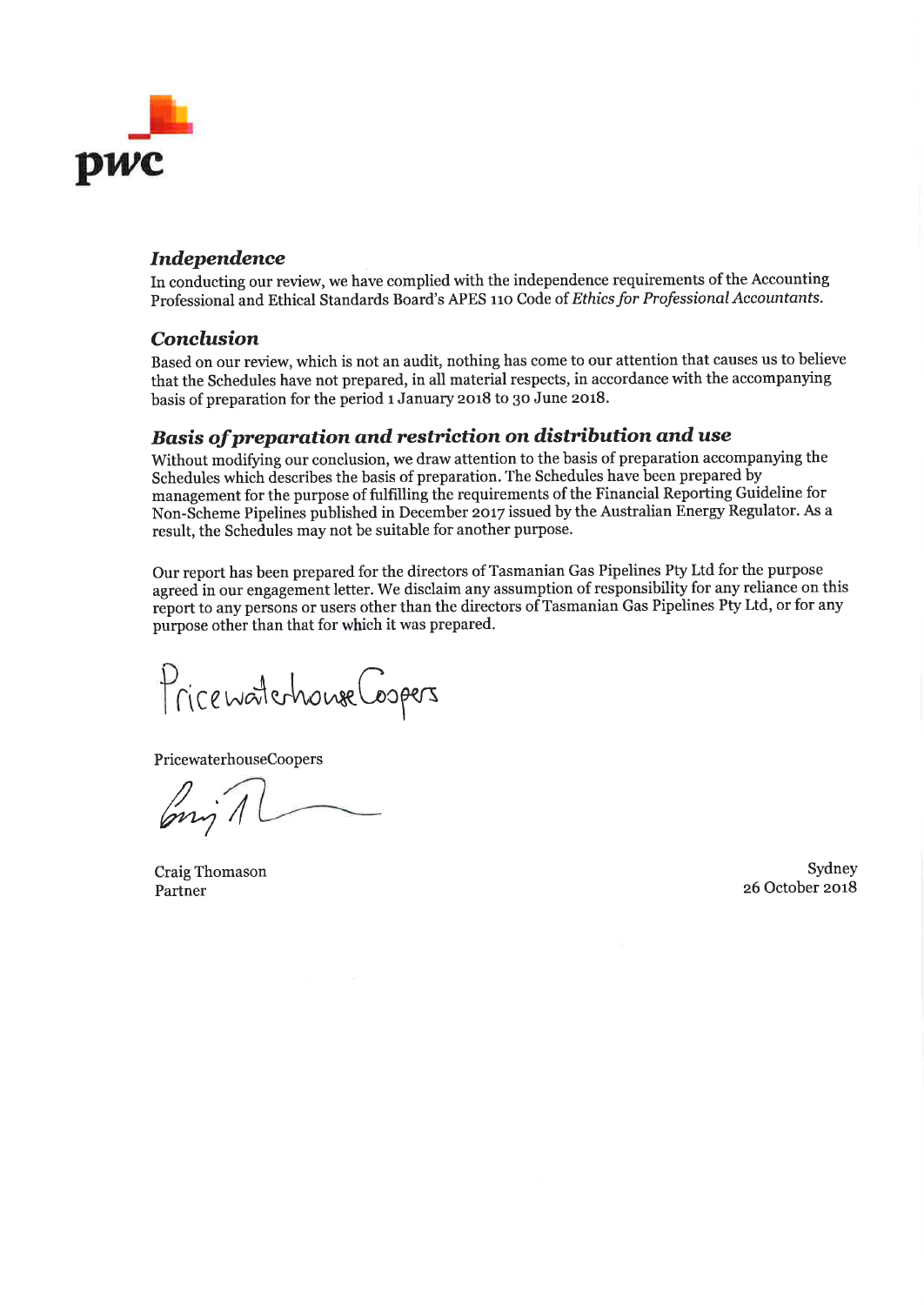

# Independent auditor's review report to the directors of Tasmanian Gas Pipelines Pty Ltd on the Asset Valuation using the Recovered Capital Method Schedules as at 30 June 2018

We have reviewed the accompanying Asset Valuation using the Recovered Capital Method Schedules of Tasmanian Gas Pipelines Pty Ltd (the "Company'') as at 30 June zor8 (the "schedules") as required by the Financial Reporting Guideline for Non-Scheme Pipelines published in December 2017 issued by the Australian Energy Regulator.

The Schedules have been prepared to satisfy the requirements of the Financial Reporting Guideline for Non-Scheme Pipelines published in December 2017 issued by the Australian Energy Regulator.

## Management's responsibility for the Schedules

Management is responsible for the preparation of the Schedules and has determined that the criteria used in the basis of preparation accompanying the Schedules is appropriate to meet the requirements of the Financial Reporting Guideline for Non-Scheme Pipelines published in December zor7. This responsibility includes establishing and maintaining internal control relevant to the preparation and fair presentation of the Schedules that are free from material misstatement, whether due to fraud or error; selecting and applying appropriate accounting policies; and making accounting estimates that are reasonable in the circumstances.

### Assurance practitioner's responsibility

Our responsibility is to express a conclusion on the Schedules based on our review. We have conducted our review in accordance with Australian Auditing Standard on Review Engagements ASRE 2405 Reuiew of Historical Financial Information Other than a Financial Report (ASRE 24oS) in order to state whether, on the basis of the procedures described, anything has come to our attention that causes us to believe that the Schedules are not prepared, in all material respects, in accordance with the basis of preparation accompanying the Schedules. No opinion is expressed as to whether the basis of preparation is appropriate to meet the requirements of the Financial Reporting Guideline for Non-Scheme Pipelines published in December 2017.

ASRE z4o5 requires us to comply with the requirements of the applicable code of professional conduct ofa professional accounting body.

A review consists of making enquiries, primarily of persons responsible for financial and accounting matters, and applying analytical and other review procedures. A review is substantially less in scope than an audit conducted in accordance with Australian Auditing Standards and consequently does not enable us to obtain assurance that we would become aware of all significant matters that might be identified in an audit. Accordingly, we do not express an audit opinion.

PricewaterhouseCoopers, ABN 52 780 433 757

One International Towers Sydney, Watermans Quay, Barangaroo, GPO BOX 2650, SYDNEY NSW 2001 T: +6t z 8266 oooo, F: +6t z 8266 9999, wwwpwc.com.au

Level 11, 1PSQ, 169 Macquarie Street, Parramatta NSW 2150, PO Box 1155 Parramatta NSW 2124  $T: +61 2 9659 2476$ ,  $F: +61 2 8266 9999$ , www.pwc.com.au

Liability limited by a scheme approved under Professional Standards Legislation.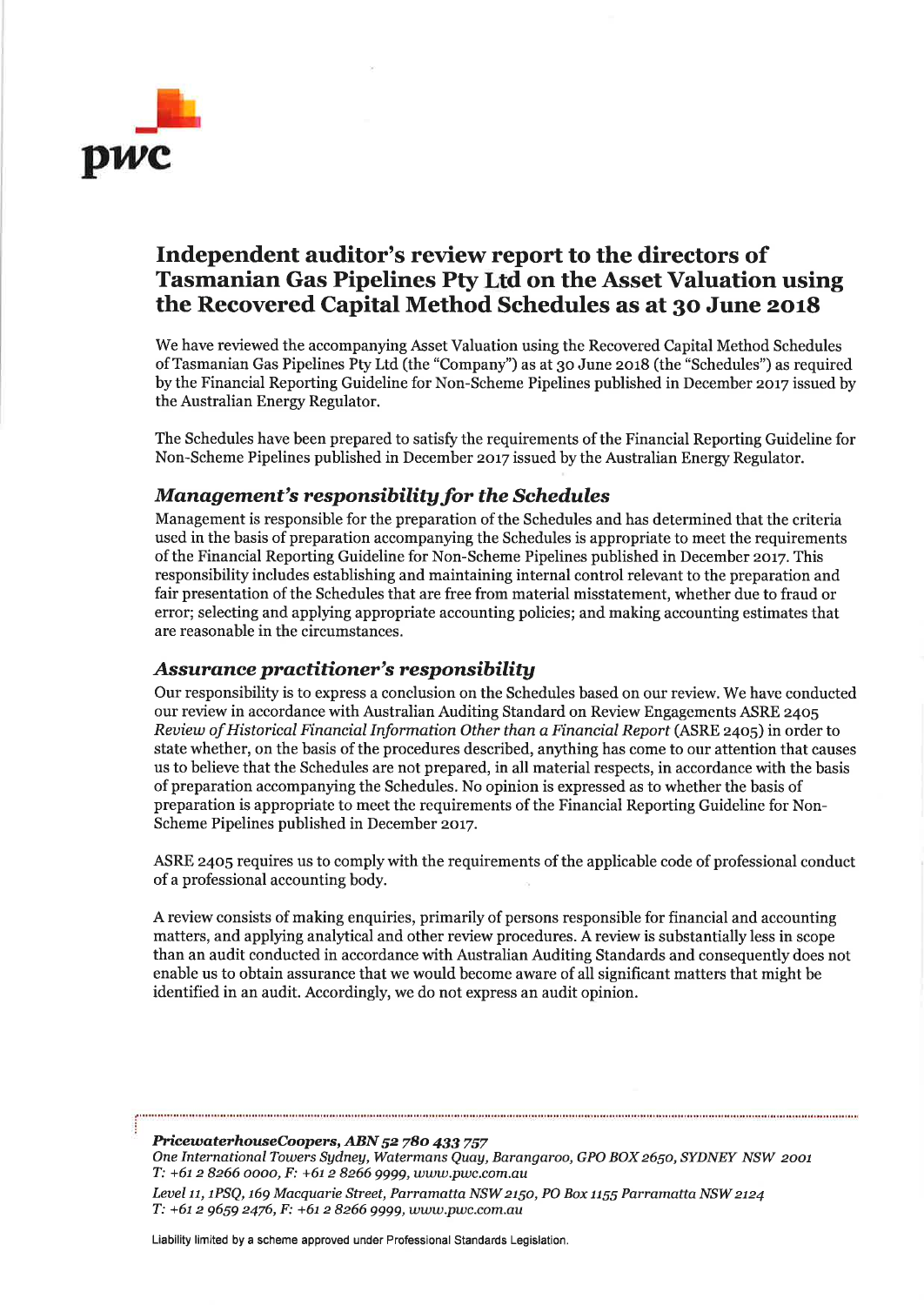

## Independence

In conducting our review, we have complied with the independence requirements of the Accounting Professional and Ethical Standards Board's APES 110 Code of Ethics for Professional Accountants.

### Conelusion

Based on our review, which is not an audit, nothing has come to our attention that causes us to believe that the Schedules have not prepared, in all material respects, in accordance with the accompanying basis of preparation as at 30 June 2018.

## Basis of preparation and restriction on distribution and use

Without modifying our conclusion, we draw attention to the basis of preparation accompanying the Schedules which describes the basis of preparation. The Schedules have been prepared by management for the purpose of fulfilling the requirements of the Financial Reporting Guideline for Non-Scheme Pipelines published in December 2017 issued by the Australian Energy Regulator. As a result, the Schedules may not be suitable for another purpose.

Our report has been prepared for the directors of Tasmanian Gas Pipelines Pty Ltd for the purpose agreed in our engagement letter. We disclaim any assumption of responsibility for any reliance on this report to any persons or users other than the directors of Tasmanian Gas Pipelines, or for any purpose other than that for which it was prepared.

Pricewaterhouse Loopers

PricewaterhouseCoopers

 $\sqrt{2}$ 

Craig Thomason Partner

Sydney 26 October 2018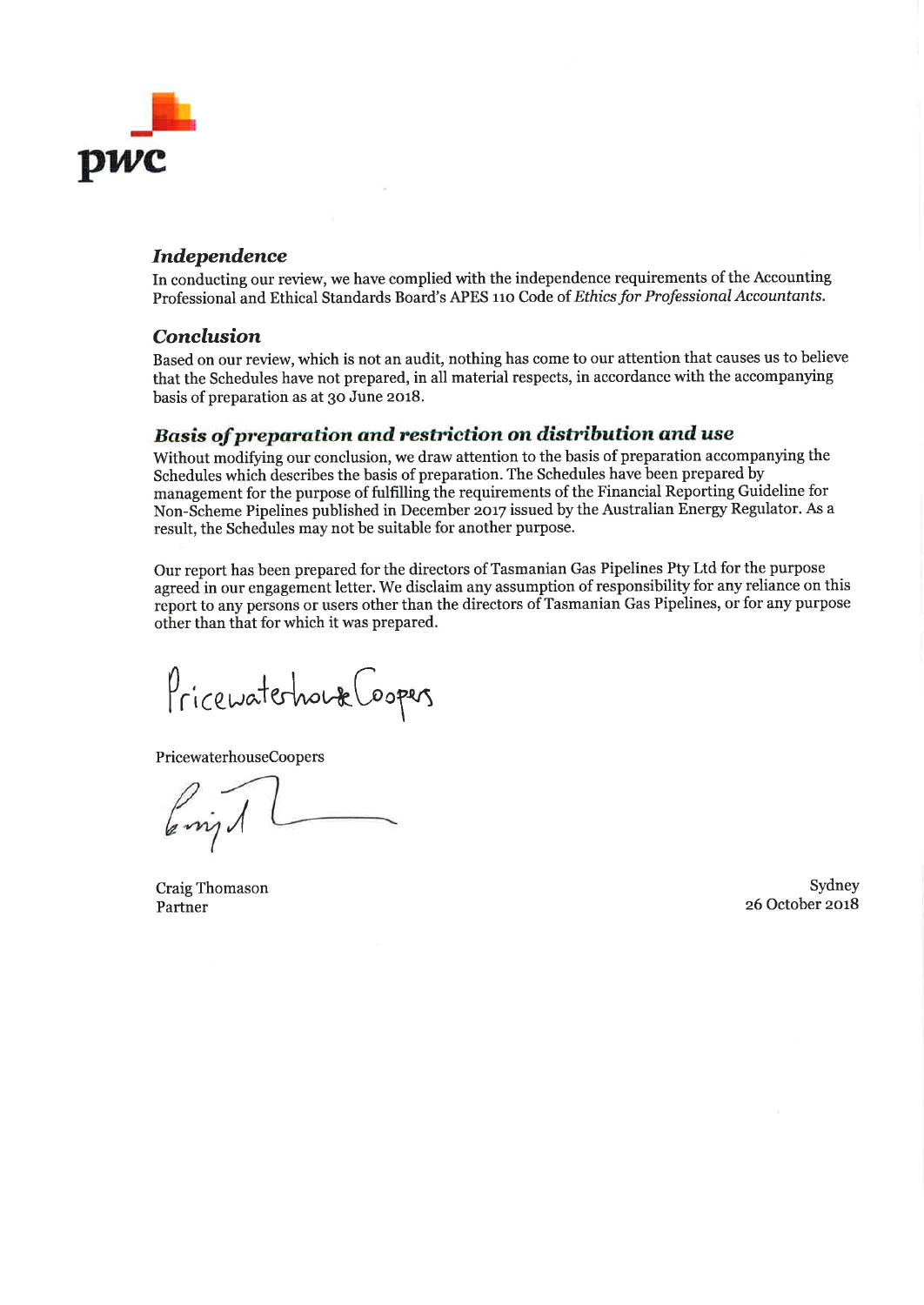

# Independent auditor's review report to the directors of Tasmanian Gas Pipelines Pty Ltd on the Weighted Average Price Information Schedules for the period 1 January 2018 to 3o June zorS

We have reviewed the accompanying Weighted Average Price Information Schedules of Tasmanian Gas Pipelines Pty Ltd (the "Company") for the period 1 January 2018 to 30 June 2018 (the "Schedules") as required by the Financial Reporting Guideline for Non-Scheme Pipelines published in December 2017 issued by the Australian Energy Regulator.

The Schedules have been prepared to satisfr the requirements of the Financial Reporting Guideline for Non-Scheme Pipelines published in December 2or7 issued by the Australian Energy Regulator.

## Management's responsibility for the Schedules

Management is responsible for the preparation of the Schedules and has determined that the criteria used in the basis of preparation accompanying the Schedules is appropriate to meet the requirements of the Financial Reporting Guideline for Non-Scheme Pipelines published in December zor7. This responsibility includes establishing and maintaining internal control relevant to the preparation and fair presentation of the Schedules that are free from material misstatement, whether due to fraud or error; selecting and applying appropriate accounting policies; and making accounting estimates that are reasonable in the circumstances.

## Assurance practitioner's responsibility

Our responsibility is to express a conclusion on the Schedules based on our review. We have conducted our review in accordance with Australian Auditing Standard on Review Engagements ASRE z4o5 Review of Historical Financial Information Other than a Financial Report (ASRE 2405) in order to state whether, on the basis of the procedures described, anything has come to our attention that causes us to believe that the Schedules are not prepared, in all material respects, in accordance with the basis of preparation accompanying the Schedules. No opinion is expressed as to whether the basis of preparation is appropriate to meet the requirements of the Financial Reporting Guideline for Non-Scheme Pipelines published in December 2017.

ASRE z4o5 requires us to complywith the requirements of the applicable code of professional conduct ofa professional accounting body.

A review consists of making enquiries, primarily of persons responsible for financial and accounting matters, and applying analytical and other review procedures. A review is substantiallyless in scope than an audit conducted in accordance with Australian Auditing Standards and consequently does not enable us to obtain assurance that we would become aware of all significant matters that might be identified in an audit. Accordingly, we do not express an audit opinion.

### P ricewaterhouseCoopers, ABN 52 780 433 757

One International Towers Sydney, Watermans Quay, Barangaroo, GPO BOX 2650, SYDNEY NSW 2001 T: +61 2 8266 0000, F: +61 2 8266 9999, www.pwc.com.au

Level 11, 1PSQ, 169 Macquarie Street, Parramatta NSW 2150, PO Box 1155 Parramatta NSW 2124  $T: +61$  2 9659 2476,  $F: +61$  2 8266 9999, www.pwc.com.au

Liability limited by a scheme approved under Professional Standards Legislation.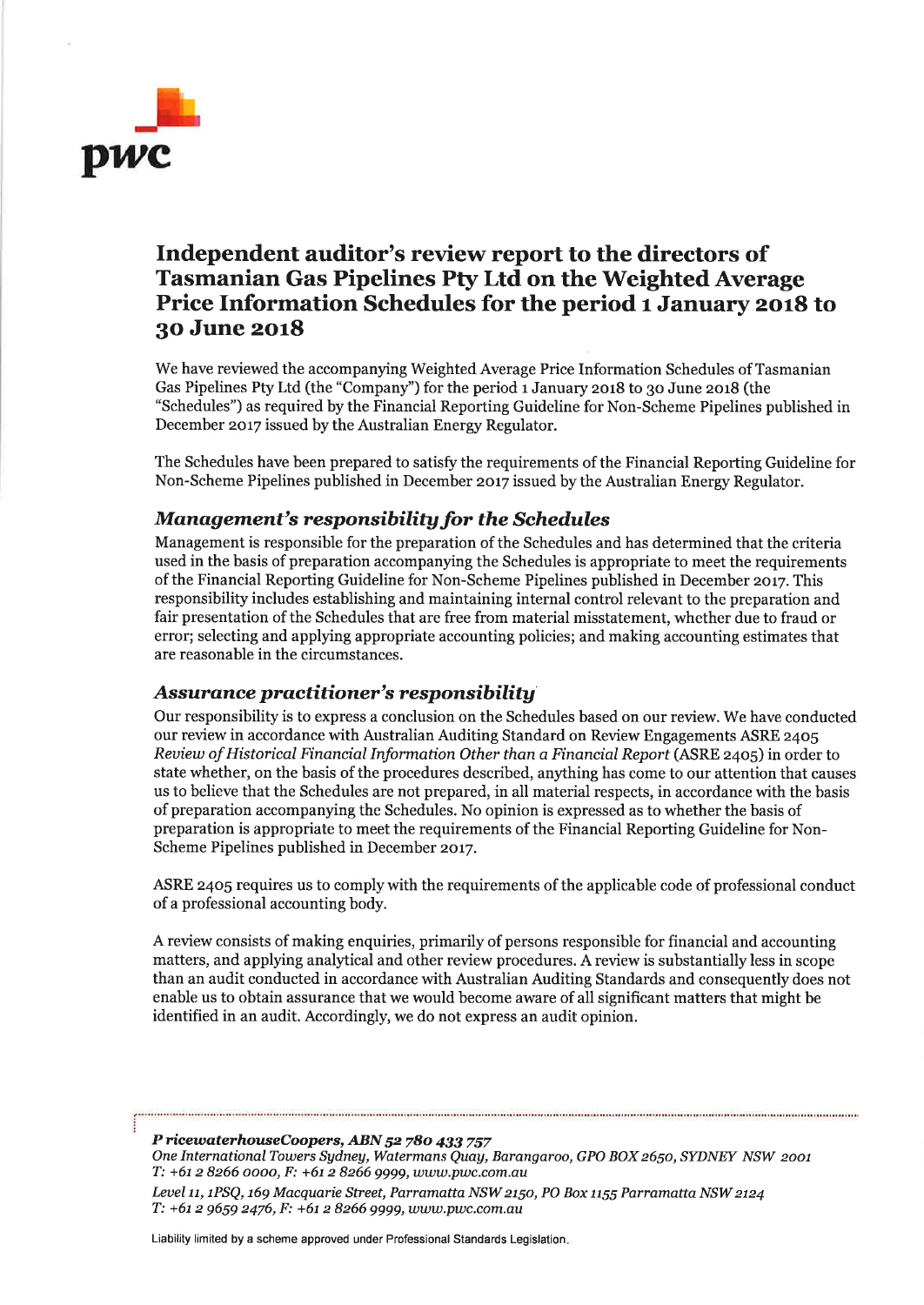

## Independence

In conducting our review, we have complied with the independence requirements of the Accounting Professional and Ethical Standards Board's APES 110 Code of Ethics for Professional Accountants.

### Conclusion

Based on our review, which is not an audit, nothing has come to our attention that causes us to believe that the Schedules have not prepared, in all material respects, in accordance with the accompanying basis of preparation for the period 1 January 2018 to 30 June 2018.

# Basis of preparation and restriction on distribution and use

Without modifying our conclusion, we draw attention to the basis of preparation accompanying the Schedules which describes the basis of preparation. The Schedules have been prepared by management for the purpose of fulfilling the requirements of the Financial Reporting Guideline for Non-Scheme Pipelines published in December 2017 issued by the Australian Energy Regulator. As a result, the Schedules may not be suitable for another purpose.

Our report has been prepared for the directors of Tasmanian Gas Pipelines Pty Ltd for the purpose agreed in our engagement letter. We disclaim any assumption of responsibility for any reliance on this report to any persons or users other than the directors of Tasmanian Gas Pipelines Pty Ltd, or for any purpose other than that for which it was prepared.

PricewatchouseCoopers

PricewaterhouseCoopers

/ ury

Craig Thomason Partner

Sydney z6 October zor8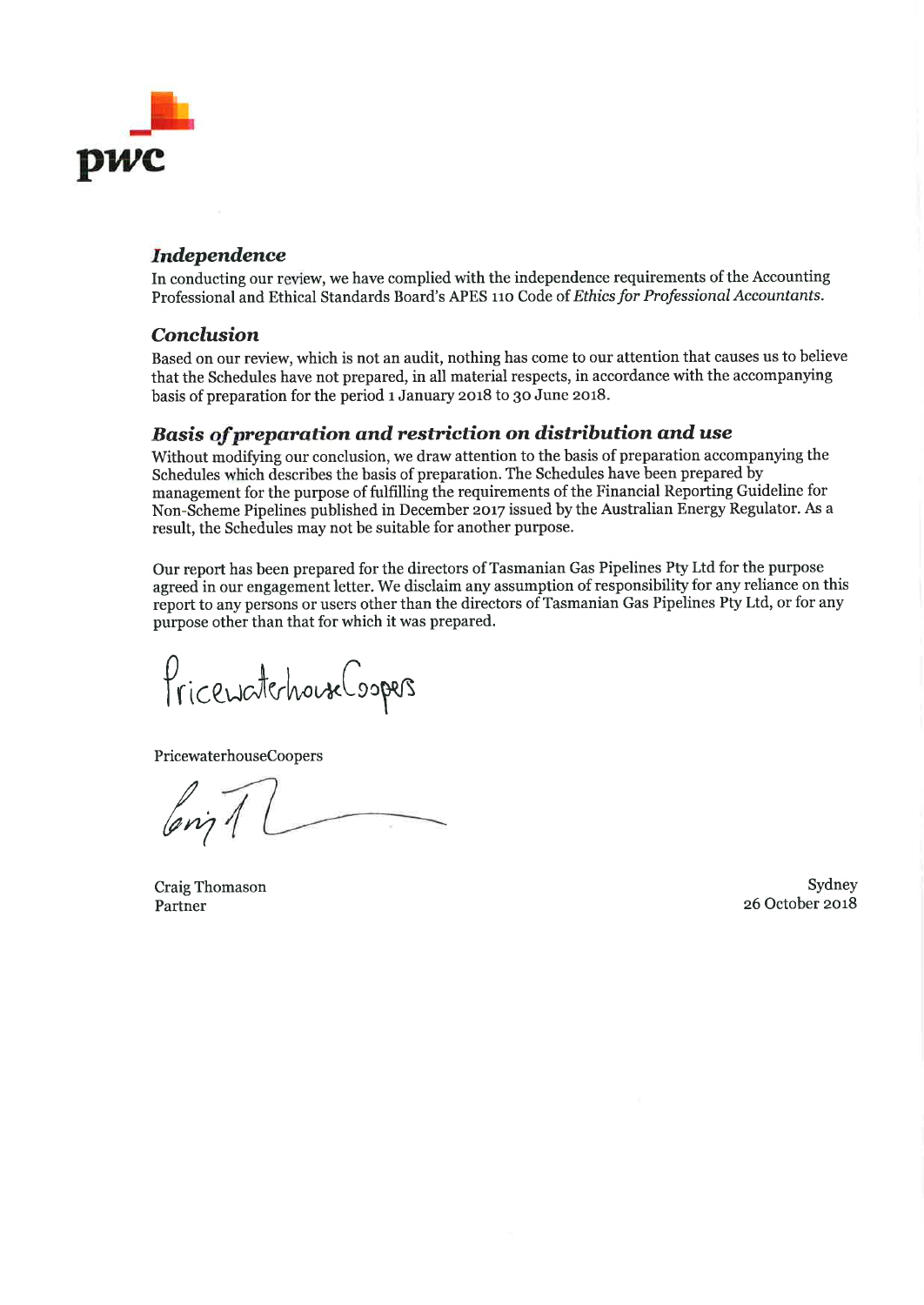## **Gas Pipeline Operator Reporting template**

**This template is to be uploaded by a Gas Pipeline Operator to its website to fulfil its annual reporting obligations.** 

| Colour coding of input sheets:           |
|------------------------------------------|
| Dark blue = AER insructions/headings     |
| Yellow = Input cells                     |
| Grey - Not applicable/No inputs required |

**Leave coloured cells blank if no information exists - PLEASE DO NOT ENTER TEXT unless specifically requested to do so. All dollar amounts are to be unrounded, and in nominal terms.**

| Service provider:                   | <b>Tasmanian Gas Pipeline Pty Ltd</b> |
|-------------------------------------|---------------------------------------|
| <b>Australian business number:</b>  | 36 083 052 019                        |
| <b>Pipeline name:</b>               | <b>Tasmanian Gas Pipeline (TGP)</b>   |
| <b>Reporting period start date:</b> | 1/01/2018                             |
| <b>Reporting period end date:</b>   | 30/06/2018                            |

| <b>Business address</b>                                                           | C/- Palisade Integrated Management Services<br>Level 26, 140 William Street<br><b>Address</b><br>Melbourne<br>Suburb<br><b>VIC</b><br>Postcode<br>3000<br><b>State</b> |
|-----------------------------------------------------------------------------------|------------------------------------------------------------------------------------------------------------------------------------------------------------------------|
| <b>Postal address</b>                                                             | <b>Address</b><br>As above<br>Suburb,<br>Postcode,<br><b>State</b>                                                                                                     |
| <b>Contact name/s</b><br><b>Contact phone/s</b><br><b>Contact email address/s</b> | Elias Bozoglou<br>03 9044 1121<br>elias.bozoglou@palisadeims.com.au                                                                                                    |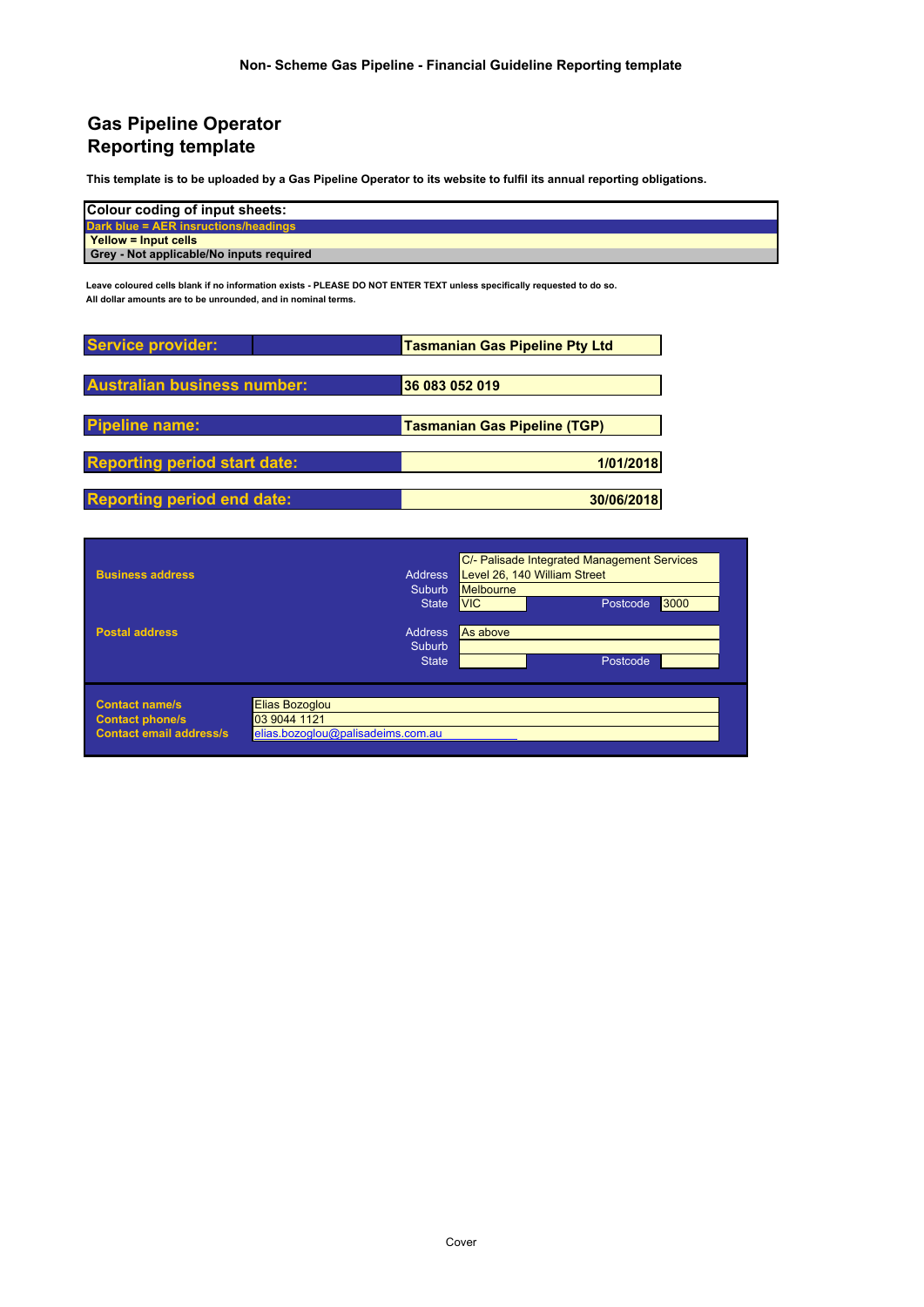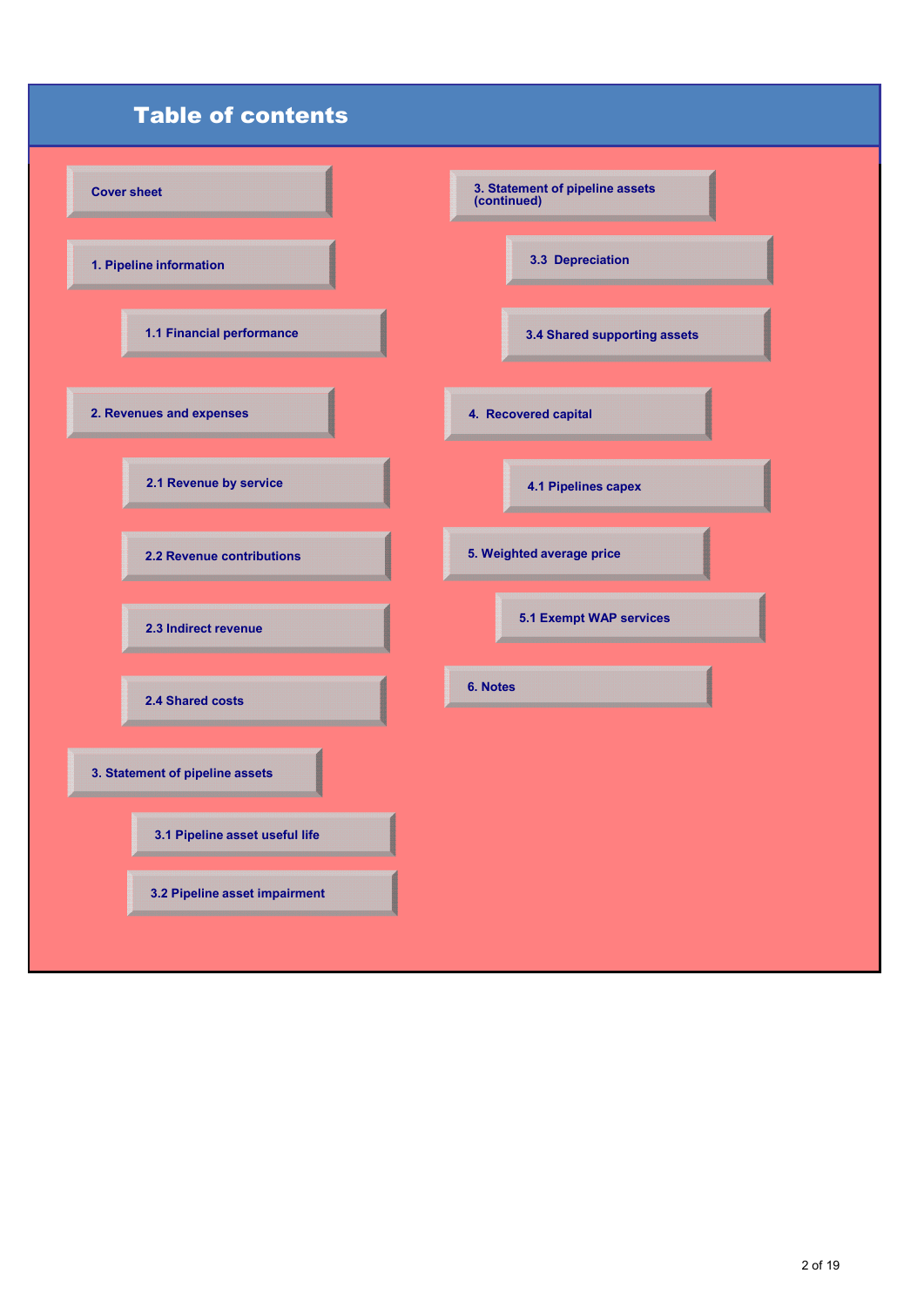# **Pipeline information**

| <b>Tasmanian Gas Pipeline Pty Ltd</b> |            |
|---------------------------------------|------------|
| Year ending                           | 30/06/2018 |

## **Table 1.1: Pipeline details**

| <b>Pipeline location</b> | Longford (VIC) to Tasmania |
|--------------------------|----------------------------|
| Pipeline length (km)     | 740                        |
| Number of customers      |                            |
| Service type             | <b>Transmission</b>        |

# **Table 1.2: Pipeline services provided**

| <b>Service description</b>                           | Provided to non related parties | <b>Provided to related parties</b> |
|------------------------------------------------------|---------------------------------|------------------------------------|
| <b>Transportation services</b>                       |                                 |                                    |
| Firm transportation service                          | <b>Yes</b>                      | <b>No</b>                          |
| Interruptible or as available transportation service | <b>Yes</b>                      | <b>No</b>                          |
| <b>Backhaul services</b>                             | <b>No</b>                       | <b>No</b>                          |
| <b>Stand-alone compression services</b>              |                                 |                                    |
| Firm compression service                             | <b>No</b>                       | <b>No</b>                          |
| Interruptible compression service                    | <b>No</b>                       | <b>No</b>                          |
| <b>Storage services</b>                              |                                 |                                    |
| Park services                                        | <b>Yes</b>                      | <b>No</b>                          |
| Park and loan services                               | <b>No</b>                       | <b>No</b>                          |
| <b>Trading services</b>                              |                                 |                                    |
| <b>Capacity trading service</b>                      | <b>No</b>                       | <b>No</b>                          |
| In pipe trading service                              | <b>Yes</b>                      | <b>No</b>                          |
| <b>Other (please specify)</b>                        |                                 |                                    |
| other service (insert description)                   |                                 |                                    |
| other service (insert description)                   |                                 |                                    |
| other service (insert description)                   |                                 |                                    |
| other service (insert description)                   |                                 |                                    |
| other service (insert description)                   |                                 |                                    |
| other service (insert description)                   |                                 |                                    |
| other service (insert description)                   |                                 |                                    |
| other service (insert description)                   |                                 |                                    |

**Contents**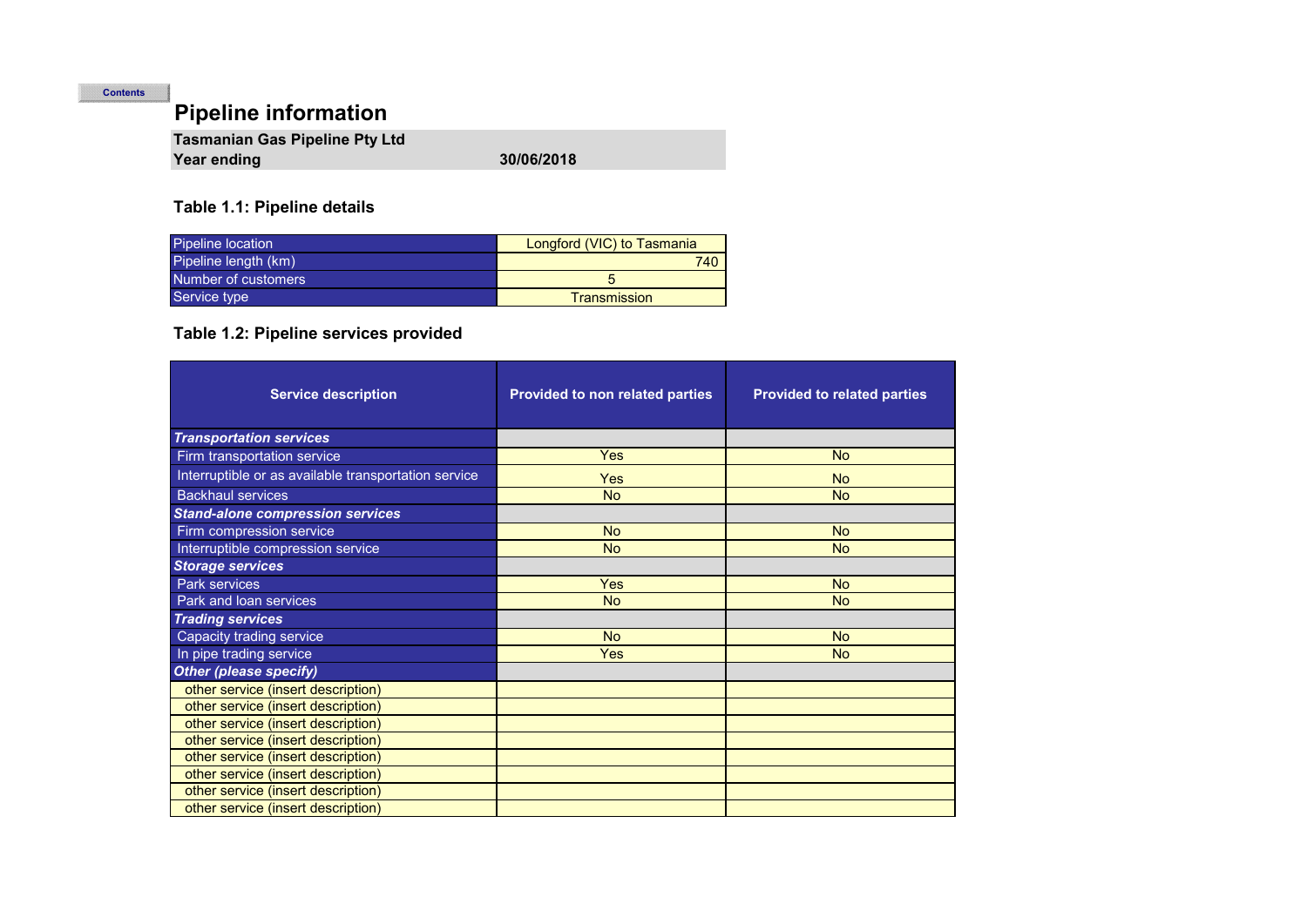#### **Financial performance measures Contents**

**Tasmanian Gas Pipeline Pty Ltd Year ending 30/06/2018**

### **Table 1.1.1: Return on assets**

|                                  | <b>Pipeline</b> |
|----------------------------------|-----------------|
| Earnings before interest and tax | 6,798,059.14    |
| <b>Total assets</b>              | 212,639,467.84  |
| <b>Return on assets</b>          | 0.03            |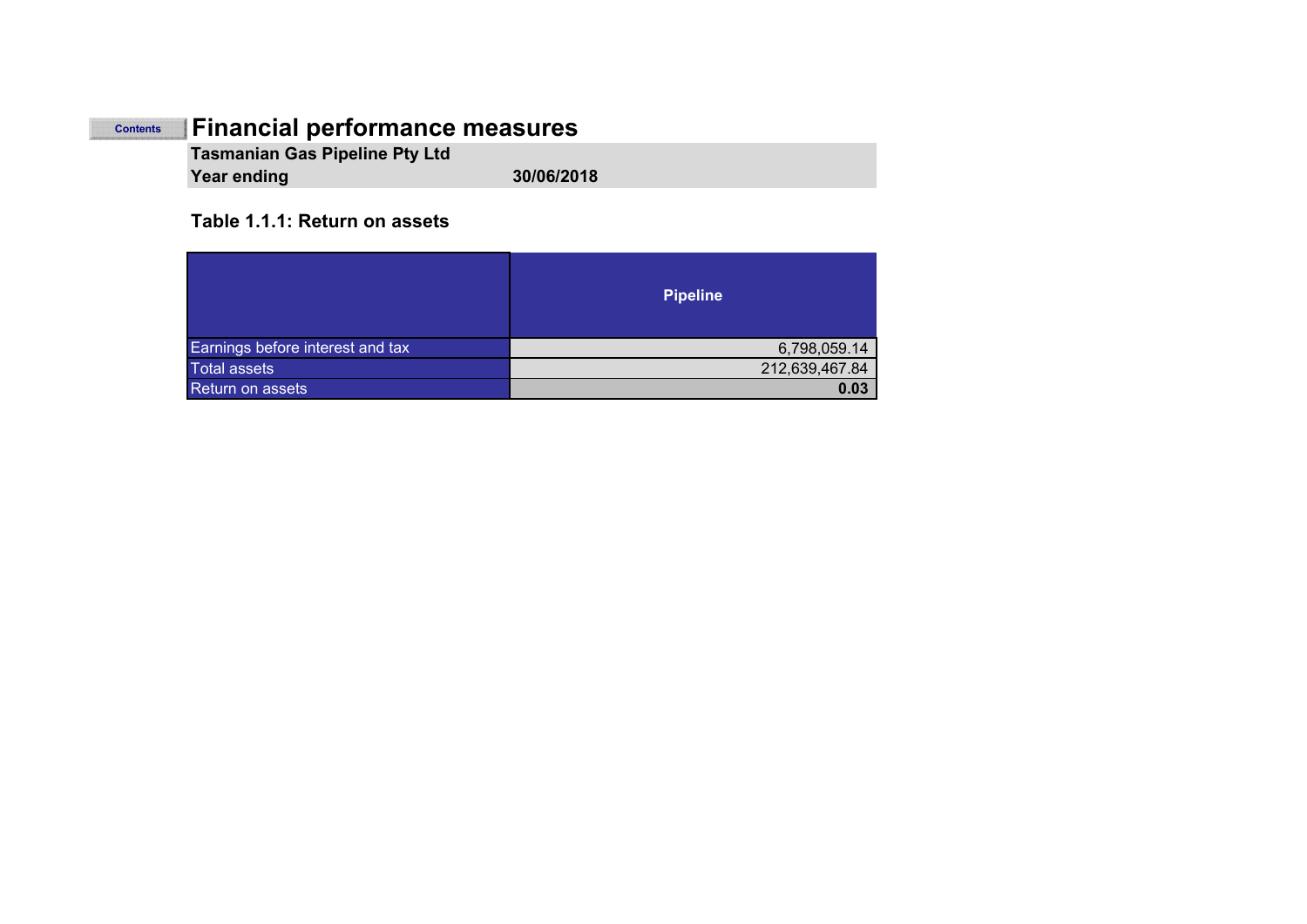### **Statement of pipeline revenues and expenses Contents**

**Tasmanian Gas Pipeline Pty Ltd**

**Year ending 30/06/2018**

### **Table 2.1: Statement of pipeline revenues and expenses**

|                                                    |                                                   | <b>Reporting period</b>                                   |                                      |                          |
|----------------------------------------------------|---------------------------------------------------|-----------------------------------------------------------|--------------------------------------|--------------------------|
| <b>Basis of</b><br><b>Preparation</b><br>reference | <b>Description</b>                                | <b>Amounts excluding</b><br>related party<br>transactions | <b>Related party</b><br>transactions | <b>Total</b>             |
|                                                    |                                                   | \$ nominal                                                | \$ nominal                           | \$ nominal               |
|                                                    | <b>Direct revenue</b>                             |                                                           |                                      |                          |
|                                                    | 2.00 Total service revenue                        | 15,289,291.15                                             | $\overline{\phantom{a}}$             | 15,289,291.15            |
|                                                    | 2.00 Other direct revenue                         |                                                           |                                      |                          |
|                                                    | Total direct revenue                              | 15,289,291.15                                             | ٠                                    | 15,289,291.15            |
|                                                    | <b>Indirect revenue allocated</b>                 |                                                           |                                      |                          |
|                                                    | 2.00 Other revenue                                |                                                           | ۰                                    |                          |
|                                                    | Total indirect revenue allocated                  |                                                           |                                      |                          |
|                                                    | <b>Total revenue</b>                              | 15,289,291.15                                             |                                      | 15,289,291.15            |
|                                                    | <b>Direct costs</b>                               |                                                           |                                      |                          |
|                                                    | 2.00 Repairs and maintenance                      | 282,805.55                                                | $\blacksquare$                       | 282,805.55               |
|                                                    | 2.00 Wages                                        |                                                           | $\blacksquare$                       |                          |
|                                                    | 2.00 Depreciation                                 | 2,673,352.44                                              | $\qquad \qquad \blacksquare$         | 2,673,352.44             |
|                                                    | 2.00 Insurance                                    | 314,698.93                                                | $\qquad \qquad \blacksquare$         | 314.698.93               |
|                                                    | 2.00 Licence and regulatory costs                 | 258,353.36                                                |                                      | 258,353.36               |
|                                                    | 2.00 Directly attributable finance charges        |                                                           | $\blacksquare$                       |                          |
|                                                    | 2.00 Leasing and rental costs                     | 7,913.48                                                  | $\blacksquare$                       | 7,913.48                 |
|                                                    | 2.00 Other direct costs                           | 4,954,108.25                                              | $\blacksquare$                       | 4,954,108.25             |
|                                                    | Total direct costs                                | 8,491,232                                                 | ٠                                    | 8,491,232.01             |
|                                                    | 2.00 Shared costs                                 |                                                           |                                      |                          |
|                                                    | <b>Employee costs</b>                             | $\blacksquare$                                            | $\blacksquare$                       | $\overline{\phantom{a}}$ |
|                                                    | Information technology and communication costs    | $\blacksquare$                                            | ۰                                    |                          |
|                                                    | <b>Indirect operating Expenses</b>                |                                                           | ۰                                    |                          |
|                                                    | Shared asset depreciation                         |                                                           | ۰                                    |                          |
|                                                    | Rental and leasing costs                          |                                                           | ٠                                    |                          |
|                                                    | <b>Borrowing costs</b>                            |                                                           |                                      |                          |
|                                                    | Loss from sale of shared fixed assets             |                                                           | ۰                                    |                          |
|                                                    | Impairment Losses (nature of the impairment loss) |                                                           | ۰                                    |                          |
|                                                    | Other shared costs                                |                                                           | ۰                                    |                          |
|                                                    | Total shared costs allocated                      |                                                           | ٠                                    |                          |
|                                                    | <b>Total costs</b>                                | 8,491,232.01                                              |                                      | 8,491,232.01             |
|                                                    | Earnings before Interest and tax (EBIT)           | 6,798,059.14                                              |                                      | 6,798,059.14             |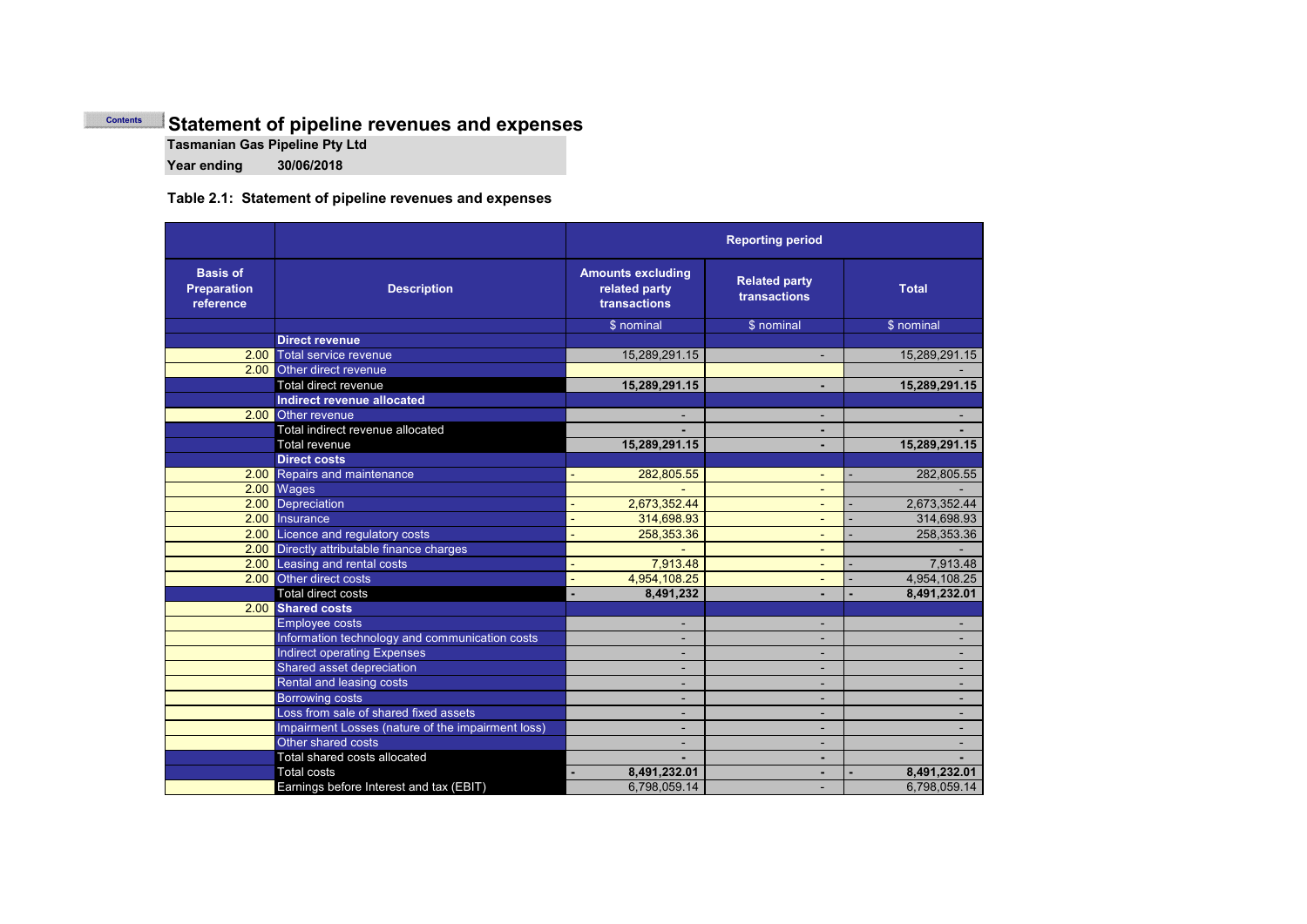# **Revenue by service**

**Tasmanian Gas Pipeline Pty Ltd**

**Year ending 30/06/2018**

# **Table 2.1.1: Revenue by service**

|                                                    |                                                       |                                                           | <b>Reporting period</b>                     |               |
|----------------------------------------------------|-------------------------------------------------------|-----------------------------------------------------------|---------------------------------------------|---------------|
| <b>Basis of</b><br><b>Preparation</b><br>reference | <b>Description</b>                                    | <b>Amounts excluding</b><br>related party<br>transactions | <b>Related party</b><br><b>transactions</b> | <b>Total</b>  |
|                                                    |                                                       | \$ nominal                                                | \$ nominal                                  | \$ nominal    |
|                                                    | <b>Direct revenue</b>                                 |                                                           |                                             |               |
| 2.00                                               | Firm forward haul transportation services             | 12,687,452.77                                             | $\sim$                                      | 12,687,452.77 |
| 2.00                                               | Interruptible or as available transportation services |                                                           | $\qquad \qquad$                             |               |
| 2.00                                               | <b>Backhaul services</b>                              |                                                           | $\blacksquare$                              |               |
|                                                    | 2.00 Firm stand-alone compression service             |                                                           | $\overline{\phantom{0}}$                    |               |
|                                                    | Interruptible or as available stand-alone compression |                                                           |                                             |               |
|                                                    | 2.00 service                                          | 180,645.00                                                | $\blacksquare$                              | 180,645.00    |
|                                                    | 2.00 Park and park and loan services                  | 1,930,107.40                                              | $\blacksquare$                              | 1,930,107.40  |
| 2.00                                               | Capacity trading service                              |                                                           | $\qquad \qquad$                             |               |
|                                                    | 2.00 In pipe trading service                          | 300.00                                                    | $\blacksquare$                              | 300.00        |
| 2.00                                               | Distribution/transmission revenue                     |                                                           | $\qquad \qquad$                             |               |
| 2.00                                               | Customer contribution revenue                         |                                                           | $\overline{\phantom{0}}$                    |               |
|                                                    | 2.00 Profit from sale of fixed assets                 |                                                           | $\blacksquare$                              |               |
| 2.00                                               | Other direct revenue                                  | 490,785.98                                                | $\blacksquare$                              | 490,785.98    |
|                                                    | Total direct revenue                                  | 15,289,291.15                                             | $\overline{\phantom{0}}$                    | 15,289,291.15 |

**Contents**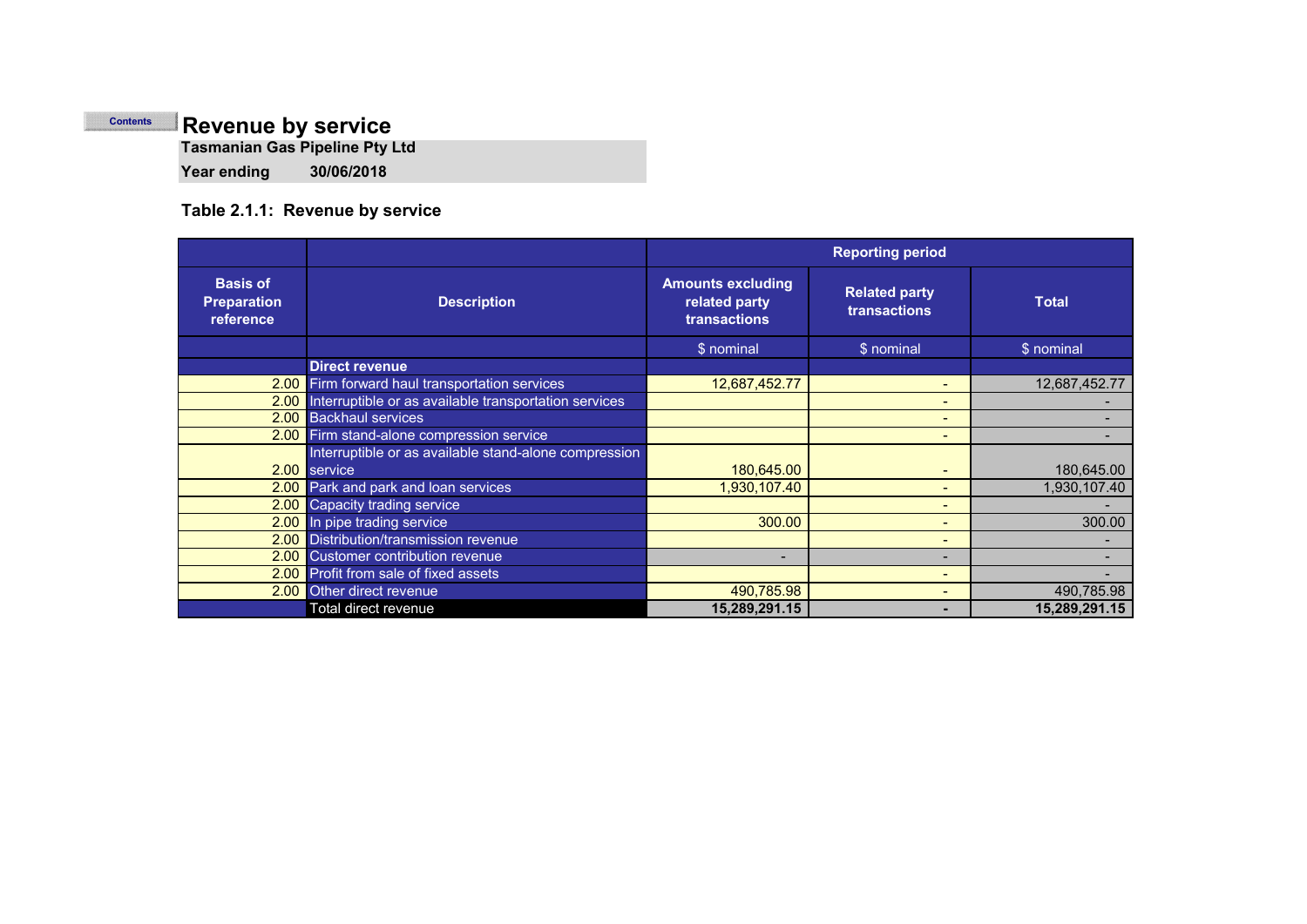#### **Revenue - contributions Contents**

**Tasmanian Gas Pipeline Pty Ltd Year ending 30/06/2018**

### **Table 2.2.1: Customer contributions received**

| <b>Description</b> | Amounts excluding related party transactions | <b>Related party transactions</b> | <b>Total</b> |
|--------------------|----------------------------------------------|-----------------------------------|--------------|
|                    | \$ nominal                                   | \$ nominal                        | \$ nominal   |
|                    |                                              |                                   |              |
|                    |                                              |                                   |              |
|                    |                                              |                                   |              |
|                    |                                              |                                   |              |
|                    |                                              |                                   |              |
|                    |                                              |                                   |              |
| <b>Total</b>       | -                                            | -                                 |              |

**Table 2.2.2: Government contributions received**

| <b>Source</b> | <b>Description</b> | <b>Total</b> |
|---------------|--------------------|--------------|
|               |                    | \$ nominal   |
|               |                    |              |
|               |                    |              |
|               |                    |              |
|               |                    |              |
|               |                    |              |
|               |                    |              |
|               | Total              |              |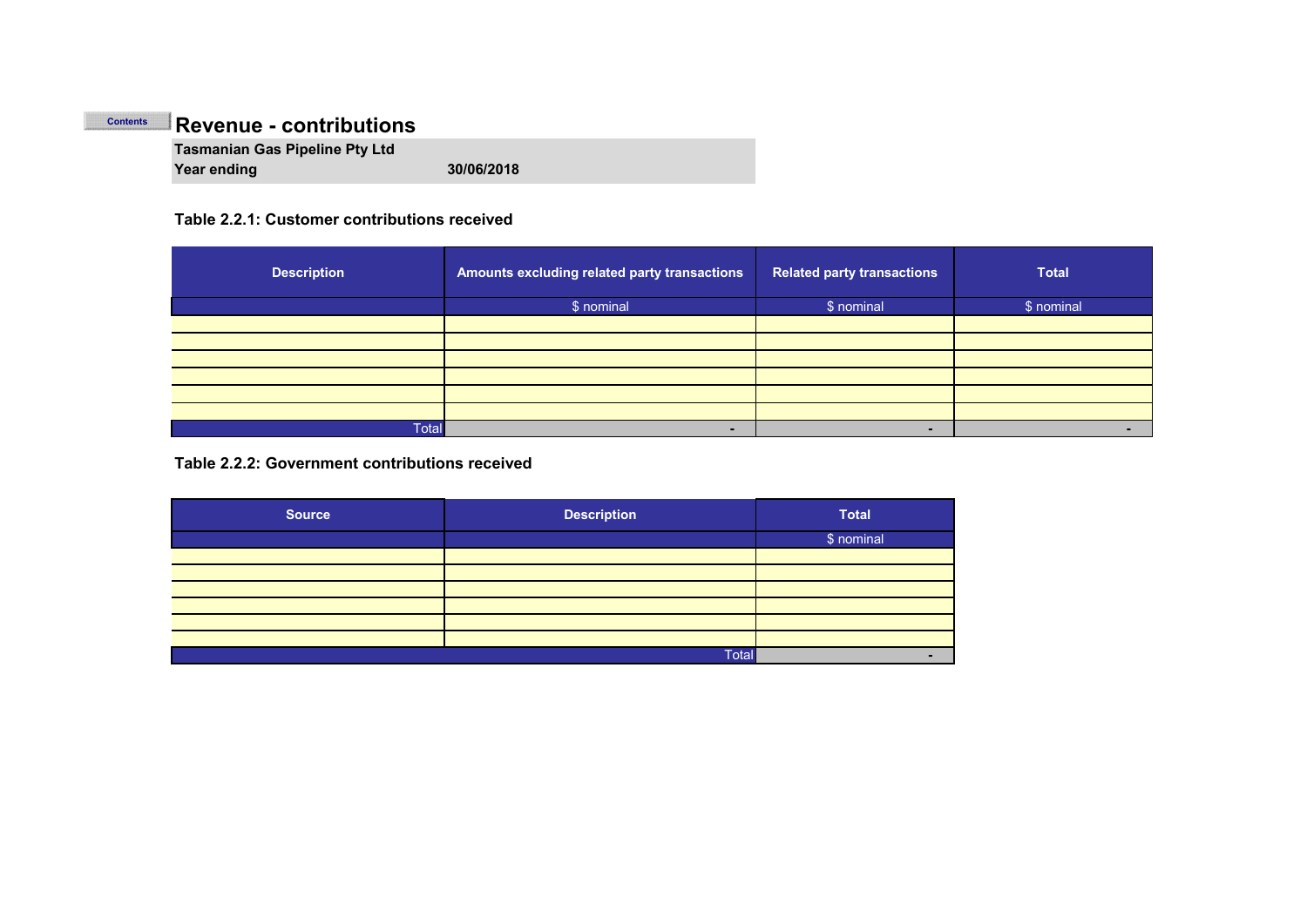#### **Indirect revenue Contents**

**Tasmanian Gas Pipeline Pty Ltd**

**Year ending 30/06/2018**

#### **Table 2.3.1: Indirect revenue allocation**

| <b>Basis of Preparation</b><br>reference | <b>Description</b>                  | Indirect revenue excluding<br>related parties | Indirect revenue from<br>related parties | % allocated to<br>pipeline | <b>Total allocated to</b><br>pipeline excluding<br>related parties | <b>Total related party</b><br>amounts allocated to<br>pipeline |
|------------------------------------------|-------------------------------------|-----------------------------------------------|------------------------------------------|----------------------------|--------------------------------------------------------------------|----------------------------------------------------------------|
|                                          | (list each individual revenue item) | \$ nominal                                    | \$ nominal                               |                            | \$ nominal                                                         | \$ nominal                                                     |
|                                          |                                     |                                               |                                          |                            | $\Omega$                                                           | $\mathbf 0$                                                    |
|                                          |                                     |                                               |                                          |                            | $\Omega$                                                           | $\mathbf 0$                                                    |
|                                          |                                     |                                               |                                          |                            |                                                                    | $\mathbf{0}$                                                   |
|                                          |                                     |                                               |                                          |                            |                                                                    | $\Omega$                                                       |
|                                          |                                     |                                               |                                          |                            | $\Omega$                                                           | $\mathbf 0$                                                    |
|                                          |                                     |                                               |                                          |                            | $\Omega$                                                           | $\mathbf{0}$                                                   |
|                                          |                                     |                                               |                                          |                            | $\Omega$                                                           | $\mathbf{0}$                                                   |
|                                          |                                     |                                               |                                          |                            | $\Omega$                                                           | $\mathbf{0}$                                                   |
|                                          |                                     |                                               |                                          |                            |                                                                    | $\Omega$                                                       |
|                                          |                                     |                                               |                                          |                            | $\Omega$                                                           | $\Omega$                                                       |
|                                          |                                     |                                               |                                          |                            | $\Omega$                                                           | $\Omega$                                                       |
|                                          |                                     |                                               |                                          |                            | $\Omega$                                                           | $\mathbf{0}$                                                   |
|                                          |                                     |                                               |                                          |                            | $\Omega$                                                           | $\mathbf{0}$                                                   |
|                                          |                                     |                                               |                                          |                            |                                                                    | $\Omega$                                                       |
|                                          |                                     |                                               |                                          |                            |                                                                    | $\Omega$                                                       |
|                                          |                                     |                                               |                                          |                            |                                                                    | $\Omega$                                                       |
|                                          |                                     |                                               |                                          |                            | $\Omega$                                                           | $\Omega$                                                       |
|                                          |                                     |                                               |                                          |                            | $\Omega$                                                           | $\mathbf{0}$                                                   |
|                                          |                                     |                                               |                                          |                            | $\Omega$                                                           | $\mathbf{0}$                                                   |
|                                          |                                     |                                               |                                          |                            |                                                                    | $\Omega$                                                       |
|                                          |                                     |                                               |                                          |                            |                                                                    | $\mathbf{0}$                                                   |
|                                          |                                     |                                               |                                          |                            | $\Omega$                                                           | $\mathbf{0}$                                                   |
|                                          |                                     |                                               |                                          |                            | $\cap$                                                             | $\Omega$                                                       |
|                                          |                                     |                                               |                                          |                            |                                                                    | $\mathbf 0$                                                    |
|                                          |                                     |                                               |                                          |                            | $\Omega$                                                           | $\mathbf 0$                                                    |
|                                          |                                     |                                               |                                          |                            | $\Omega$                                                           | $\mathbf{0}$                                                   |
|                                          |                                     |                                               |                                          |                            | $\Omega$                                                           | $\overline{0}$                                                 |
|                                          | Total                               | $\sim$                                        | ٠                                        |                            |                                                                    | $\pmb{0}$                                                      |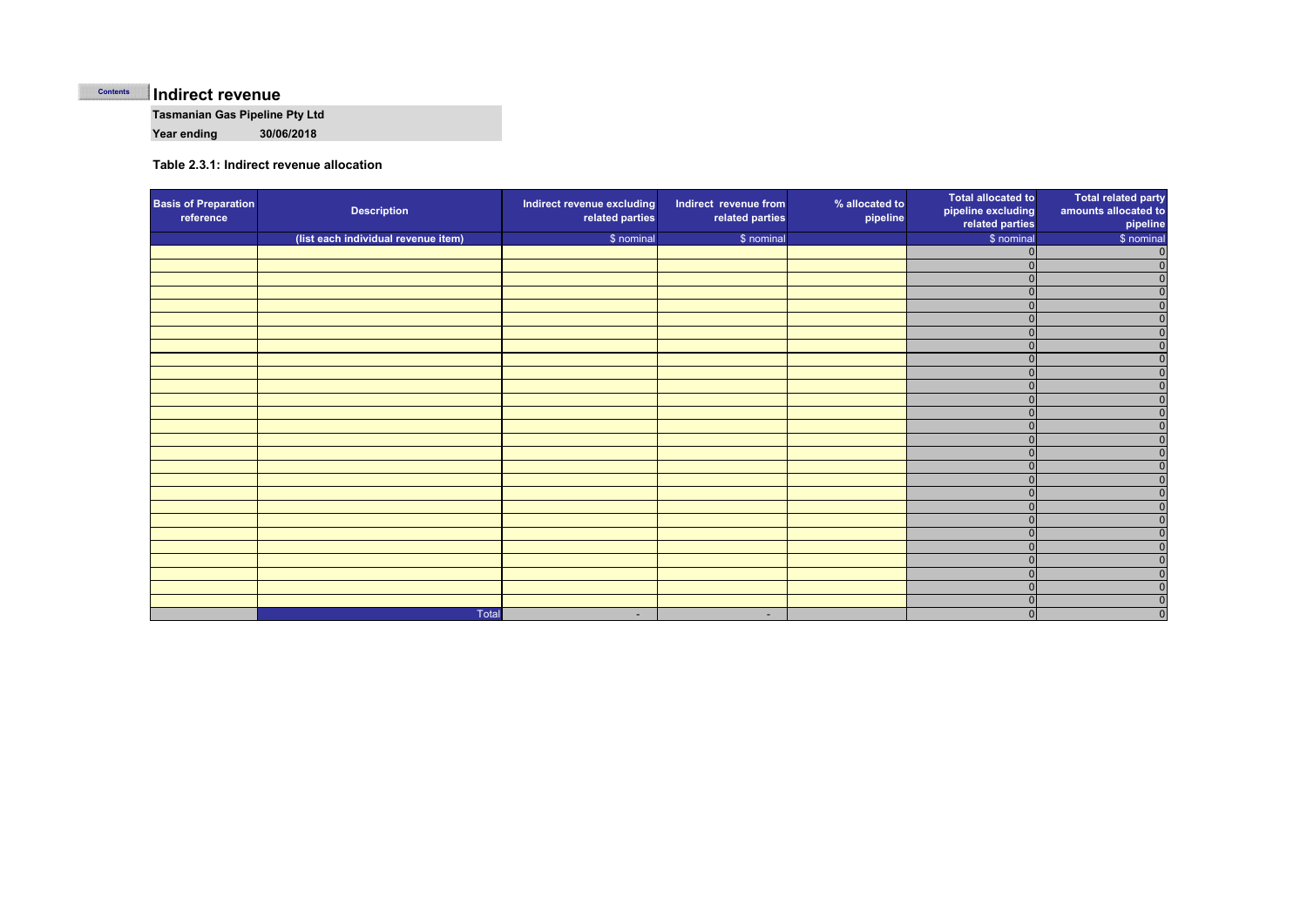#### **Shared costs Contents**

**Tasmanian Gas Pipeline Pty Ltd Year ending 30/06/2018**

**Table 2.4.1: Shared cost allocation**

| <b>Basis of Preparation</b><br>reference | <b>Description</b>                 | Income statement account<br>applied to | <b>Shared costs excluding</b><br>related parties | Shared costs paid to<br>related parties | % allocated to<br>pipeline | <b>Total allocated to</b><br>pipeline excluding<br>related parties | <b>Total related party</b><br>amounts allocated to<br>pipeline |
|------------------------------------------|------------------------------------|----------------------------------------|--------------------------------------------------|-----------------------------------------|----------------------------|--------------------------------------------------------------------|----------------------------------------------------------------|
|                                          | (list each individual cost)        |                                        | \$ nominal                                       | \$ nominal                              |                            | \$ nominal                                                         | \$ nominal                                                     |
|                                          | Employee costs                     |                                        |                                                  |                                         |                            | $\overline{\phantom{0}}$                                           | $\sim$                                                         |
|                                          | Information technology and         |                                        |                                                  |                                         |                            |                                                                    |                                                                |
|                                          | communication costs                |                                        |                                                  |                                         |                            | $\overline{\phantom{a}}$                                           | ۰.                                                             |
|                                          | Indirect operating Expenses        |                                        |                                                  |                                         |                            | $\sim$                                                             | $\sim$                                                         |
|                                          | Shared asset depreciation          |                                        |                                                  |                                         |                            | ۰                                                                  | $\sim$                                                         |
|                                          | Rental and leasing costs           |                                        |                                                  |                                         |                            | ٠                                                                  | $\sim$                                                         |
|                                          | <b>Borrowing costs</b>             |                                        |                                                  |                                         |                            | ٠                                                                  | $\sim$                                                         |
|                                          | Loss from sale of shared fixed     |                                        |                                                  |                                         |                            |                                                                    |                                                                |
|                                          | assets                             |                                        |                                                  |                                         |                            | $\sim$                                                             | $\overline{\phantom{a}}$                                       |
|                                          | Impairment Losses (nature of the   |                                        |                                                  |                                         |                            |                                                                    |                                                                |
|                                          | impairment loss)                   |                                        |                                                  |                                         |                            | ٠                                                                  | ۰.                                                             |
|                                          | Other shared costs                 |                                        | 0.0                                              | 0.0                                     |                            | 0.0                                                                | 0.0                                                            |
|                                          | please identify other shared costs |                                        |                                                  |                                         |                            | ۰                                                                  | $\sim$                                                         |
|                                          |                                    |                                        |                                                  |                                         |                            | ۰                                                                  | $\sim$                                                         |
|                                          |                                    |                                        |                                                  |                                         |                            | ۰                                                                  | $\sim$                                                         |
|                                          |                                    |                                        |                                                  |                                         |                            | $\sim$                                                             | $\sim$                                                         |
|                                          |                                    |                                        |                                                  |                                         |                            | ٠                                                                  | $\sim$                                                         |
|                                          |                                    |                                        |                                                  |                                         |                            | ٠                                                                  | $\sim$                                                         |
|                                          |                                    |                                        |                                                  |                                         |                            | ۰                                                                  | $\sim$                                                         |
|                                          |                                    |                                        |                                                  |                                         |                            | ٠                                                                  | $\sim$                                                         |
|                                          |                                    |                                        |                                                  |                                         |                            | ۰                                                                  | $\sim$                                                         |
|                                          |                                    |                                        |                                                  |                                         |                            | ۰                                                                  | $\sim$                                                         |
|                                          |                                    |                                        |                                                  |                                         |                            | $\sim$                                                             | $\sim$                                                         |
|                                          |                                    |                                        |                                                  |                                         |                            | ۰                                                                  | $\sim$                                                         |
|                                          |                                    |                                        |                                                  |                                         |                            | ٠                                                                  | $\sim$                                                         |
|                                          |                                    |                                        |                                                  |                                         |                            | ٠.                                                                 | $\sim$                                                         |
|                                          |                                    |                                        |                                                  |                                         |                            | $\sim$                                                             | $\sim$                                                         |
|                                          |                                    |                                        |                                                  |                                         |                            | ٠                                                                  | $\sim$                                                         |
|                                          |                                    |                                        |                                                  |                                         |                            | ٠                                                                  | $\sim$                                                         |
|                                          |                                    |                                        |                                                  |                                         |                            | ۰                                                                  | $\sim$                                                         |
|                                          |                                    | <b>Total</b>                           | $\overline{\phantom{a}}$                         | ٠                                       |                            | $\overline{\phantom{a}}$                                           | $\sim$                                                         |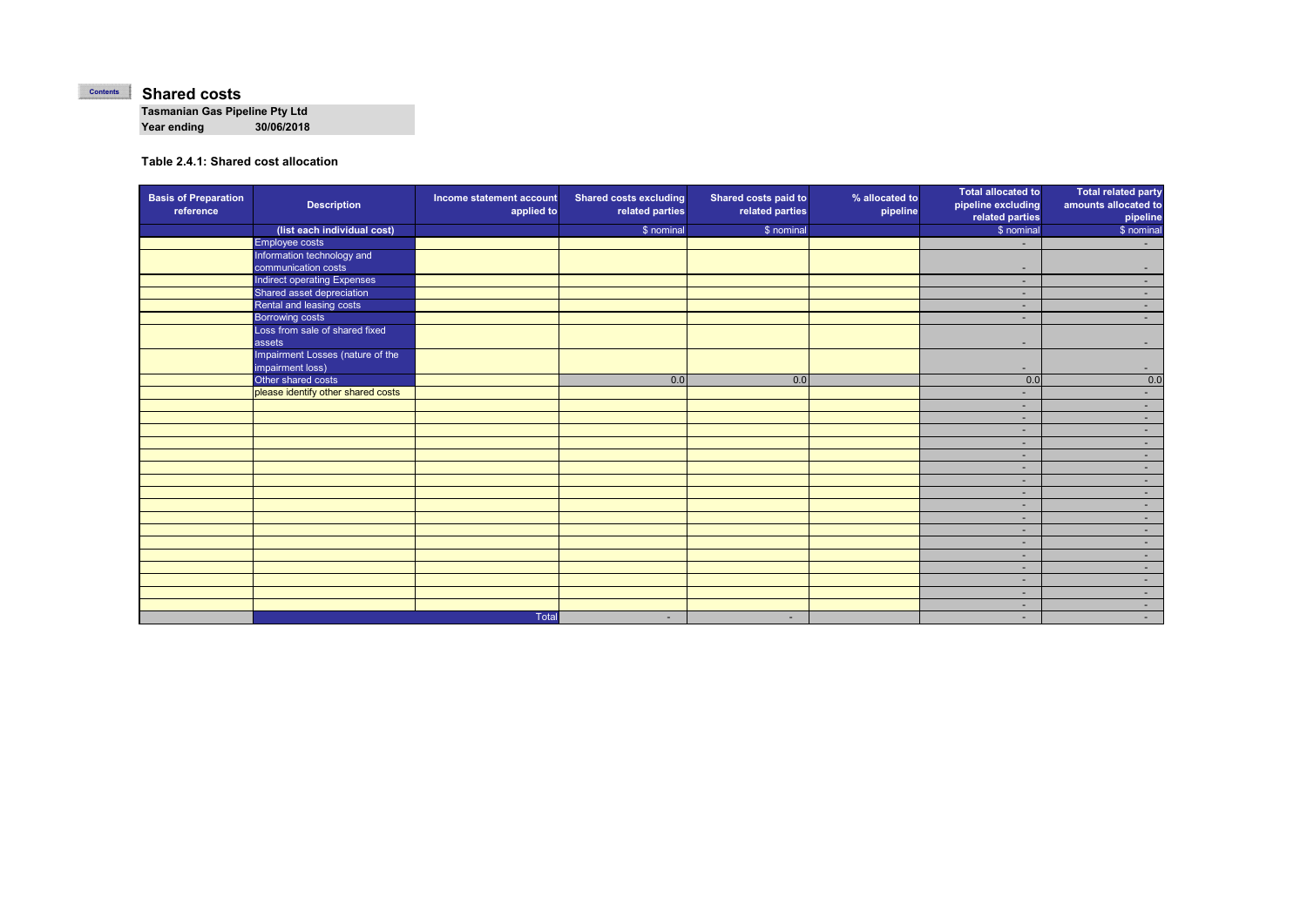**Statement of pipeline assets Contents**

**Tasmanian Gas Pipeline Pty Ltd**

**Year ending 30/06/2018**

### **Table 3.1: Pipeline assets**

| <b>Basis of</b><br>Preparation<br>reference | <b>Description</b>                                                                          | <b>Reporting period</b>                    | <b>Previous reporting</b><br>period |
|---------------------------------------------|---------------------------------------------------------------------------------------------|--------------------------------------------|-------------------------------------|
|                                             | <b>Pipelines</b>                                                                            | \$ nominal                                 | \$ nominal                          |
|                                             | Initial construction cost                                                                   | 221,081,360.13                             |                                     |
|                                             | <b>Additions</b>                                                                            |                                            |                                     |
|                                             | Capitalised maintenance                                                                     |                                            |                                     |
|                                             | Total capitalised pipeline construction costs<br>Asset disposal (at cost)                   | 221,081,360.13                             |                                     |
|                                             | Less depreciation                                                                           | 67, 193, 429. 26                           |                                     |
|                                             | Closing pipeline carrying value                                                             | 153,887,930.87                             |                                     |
|                                             | <b>Compressors</b>                                                                          |                                            |                                     |
|                                             | Initial purchase costs                                                                      |                                            |                                     |
|                                             | Additions and improvements capitalised                                                      | $\overline{\phantom{a}}$                   |                                     |
|                                             | Depreciation of compressors                                                                 |                                            |                                     |
|                                             | Disposal (at cost)<br>Closing compressors carrying value                                    | $\overline{\phantom{a}}$<br>$\overline{a}$ |                                     |
|                                             | <b>City Gates supply regulators and valve stations</b>                                      |                                            |                                     |
|                                             | Initial purchase costs                                                                      | 49,620,837.44                              |                                     |
|                                             | Improvements capitalised                                                                    |                                            |                                     |
|                                             | Depreciation of city gates, supply regulators and valve stations                            | 14,895,161.45                              |                                     |
|                                             | Disposal (at cost)                                                                          |                                            |                                     |
|                                             | Closing city gates, supply regulators and valve stations carrying value                     | 34,725,675.99                              |                                     |
|                                             | <b>Metering</b><br>Initial purchase costs                                                   |                                            |                                     |
|                                             | Additions and improvements capitalised                                                      | 595,363.08                                 |                                     |
|                                             | Depreciation of metering                                                                    | 210, 177.34                                |                                     |
|                                             | Disposal (at cost)                                                                          |                                            |                                     |
|                                             | <b>Closing Metering</b>                                                                     | 385, 185.74                                |                                     |
|                                             | <b>Odourant plants</b>                                                                      |                                            |                                     |
|                                             | Initial purchase costs                                                                      | $\overline{\phantom{a}}$                   |                                     |
|                                             | Additions and improvements capitalised<br>Depreciation of odourant plants                   |                                            |                                     |
|                                             | Disposal (at cost)                                                                          | ٠                                          |                                     |
|                                             | Closing odourant plants carrying value                                                      |                                            |                                     |
|                                             | <b>SCADA (Communications)</b>                                                               |                                            |                                     |
|                                             | Initial purchase costs                                                                      | 1,602,374.88                               |                                     |
|                                             | Additions and improvements capitalised                                                      |                                            |                                     |
|                                             | Depreciation of SCADA<br>Disposal (at cost)                                                 | 840,586.37                                 |                                     |
|                                             | Closing SCADA carrying value                                                                | 761,788.51                                 | ÷,                                  |
|                                             | <b>Buildings</b>                                                                            |                                            |                                     |
|                                             | Initial purchase costs                                                                      | 3,902,571.86                               |                                     |
|                                             | Additions and improvements capitalised                                                      |                                            |                                     |
|                                             | Depreciation of buildings                                                                   | 3,616,280.65                               |                                     |
|                                             | Disposal (at cost)<br>Closing buildings carrying value                                      | 286,291.21                                 | ٠                                   |
|                                             | <b>Land and easements</b>                                                                   |                                            |                                     |
|                                             | Initial purchase costs                                                                      | 20,816,450.69                              |                                     |
|                                             | Additions and improvements capitalised                                                      |                                            |                                     |
|                                             | Disposal (at cost)                                                                          |                                            |                                     |
|                                             | Closing land and easements carrying value                                                   | 20,816,450.69                              |                                     |
|                                             | Other depreciable pipeline assets<br>Intitial purchase/improvement cost                     | 4,902,813.89                               |                                     |
|                                             | Depreciation/amortisation                                                                   | 3,126,669.06                               |                                     |
|                                             | Disposal (at cost)                                                                          |                                            |                                     |
|                                             | Closing other depreciable pipeline assets carrying value                                    | 1,776,144.83                               |                                     |
|                                             | Other non-depreciable pipeline assets                                                       |                                            |                                     |
|                                             | Total pipeline assets                                                                       | 212,639,467.84                             |                                     |
|                                             | <b>Shared supporting assets</b>                                                             |                                            |                                     |
|                                             | Shared property, plant and equipment at cost                                                |                                            |                                     |
|                                             | Additions and improvements capitalised<br>Shared property, plant and equipment depreciation | $\sim$                                     |                                     |
|                                             | Closing shared property, plant and equipment                                                | $\blacksquare$                             | ٠                                   |
|                                             | <b>Inventories</b>                                                                          |                                            |                                     |
|                                             | Deferred tax assets                                                                         |                                            |                                     |
|                                             | Other assets                                                                                |                                            |                                     |
|                                             | Total shared supporting assets allocated                                                    |                                            | ٠                                   |
|                                             | <b>TOTAL ASSETS</b>                                                                         | 212,639,467.84                             |                                     |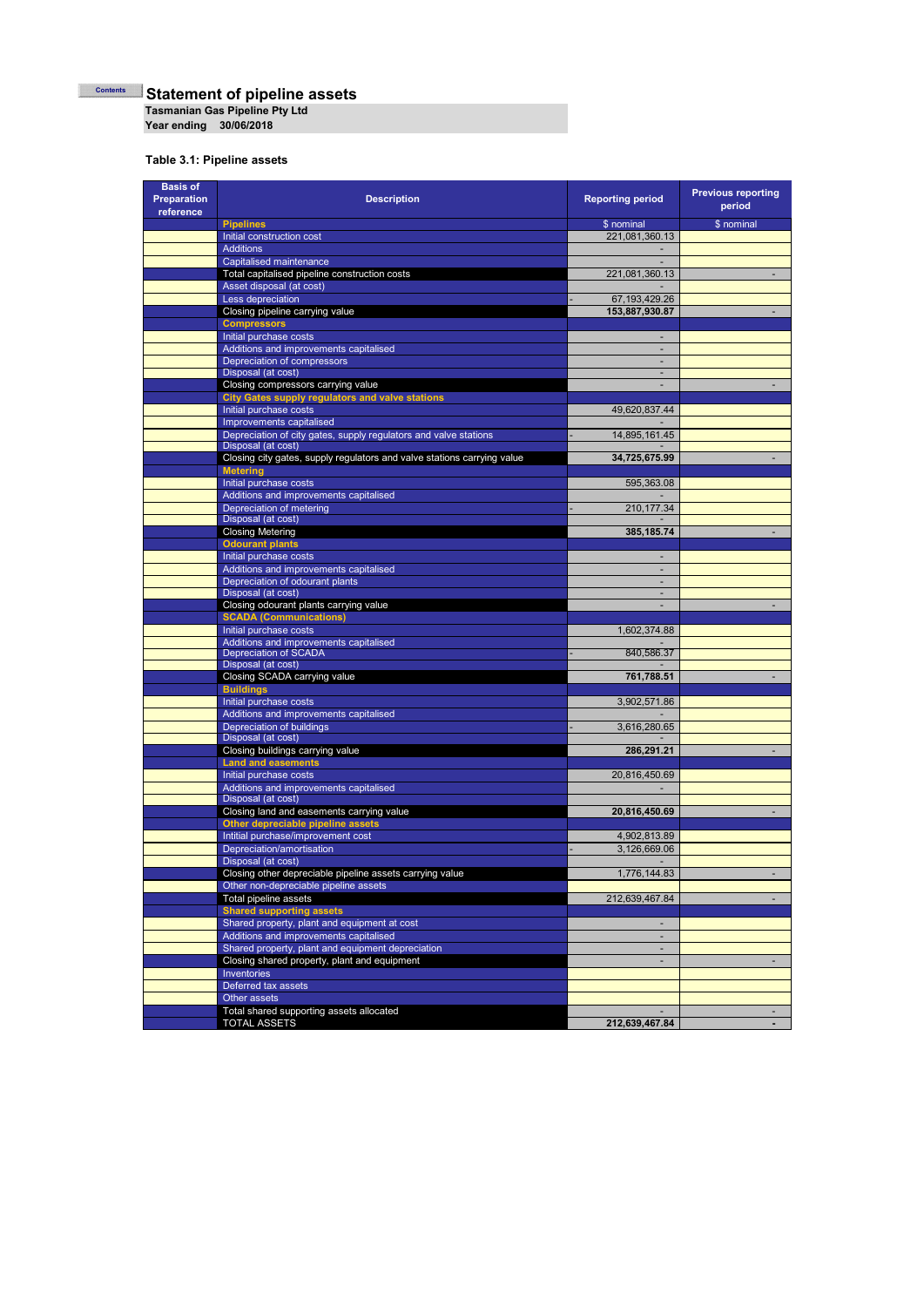#### **Asset useful lifeContents**

**Tasmanian Gas Pipeline Pty Ltd**

**Year ending 30/06/2018**

**Table 3.1.1: Asset useful life**

| <b>Basis of</b><br><b>Preparation</b> | Description (list each individual balance sheet item) | <b>Acqusition date</b>         | <b>Useful life</b> | Reason for choosing this useful life                                                         |
|---------------------------------------|-------------------------------------------------------|--------------------------------|--------------------|----------------------------------------------------------------------------------------------|
|                                       |                                                       |                                | vears              |                                                                                              |
|                                       | 3.0 Pipelines                                         | August 2002 - December 2016    | <b>40-67 years</b> | Based on component useful life                                                               |
|                                       | 3.0 Compressors                                       | n/a                            | n/a                | n/a                                                                                          |
|                                       | 3.0 City Gates supply regulators and valve stations   | August 2002 - December 2016    | $5-40$ years       | Based on component useful life                                                               |
|                                       | 3.0 Metering                                          | <b>August 2002 - June 2014</b> | $10-40$ years      | Based on component useful life                                                               |
|                                       | 3.0 Odourant plants                                   | ln/a                           | ln/a               | n/a                                                                                          |
|                                       | 3.0 SCADA (Communications)                            | April 2009 - January 2017      | $4-15$ years       | Based on component useful life                                                               |
|                                       | 3.0 Buildings                                         | <b>August 2002 - May 2015</b>  | <b>15-40 years</b> | Based on component useful life                                                               |
|                                       | 3.0 Other depreciable pipeline assets                 | <b>August 2002 - May 2018</b>  | $5-20$ years       | Based on component useful life                                                               |
|                                       | 3.0 Shared supporting assets                          | n/a                            | n/a                | n/a                                                                                          |
|                                       | 3.0 Land and Easements                                | August 2002 - December 2016    | <b>40-63 years</b> | Land is not depreciated. Easements are<br>amortised in line with useful life of the pipeline |
|                                       |                                                       |                                |                    |                                                                                              |
|                                       |                                                       |                                |                    |                                                                                              |
|                                       |                                                       |                                |                    |                                                                                              |
|                                       |                                                       |                                |                    |                                                                                              |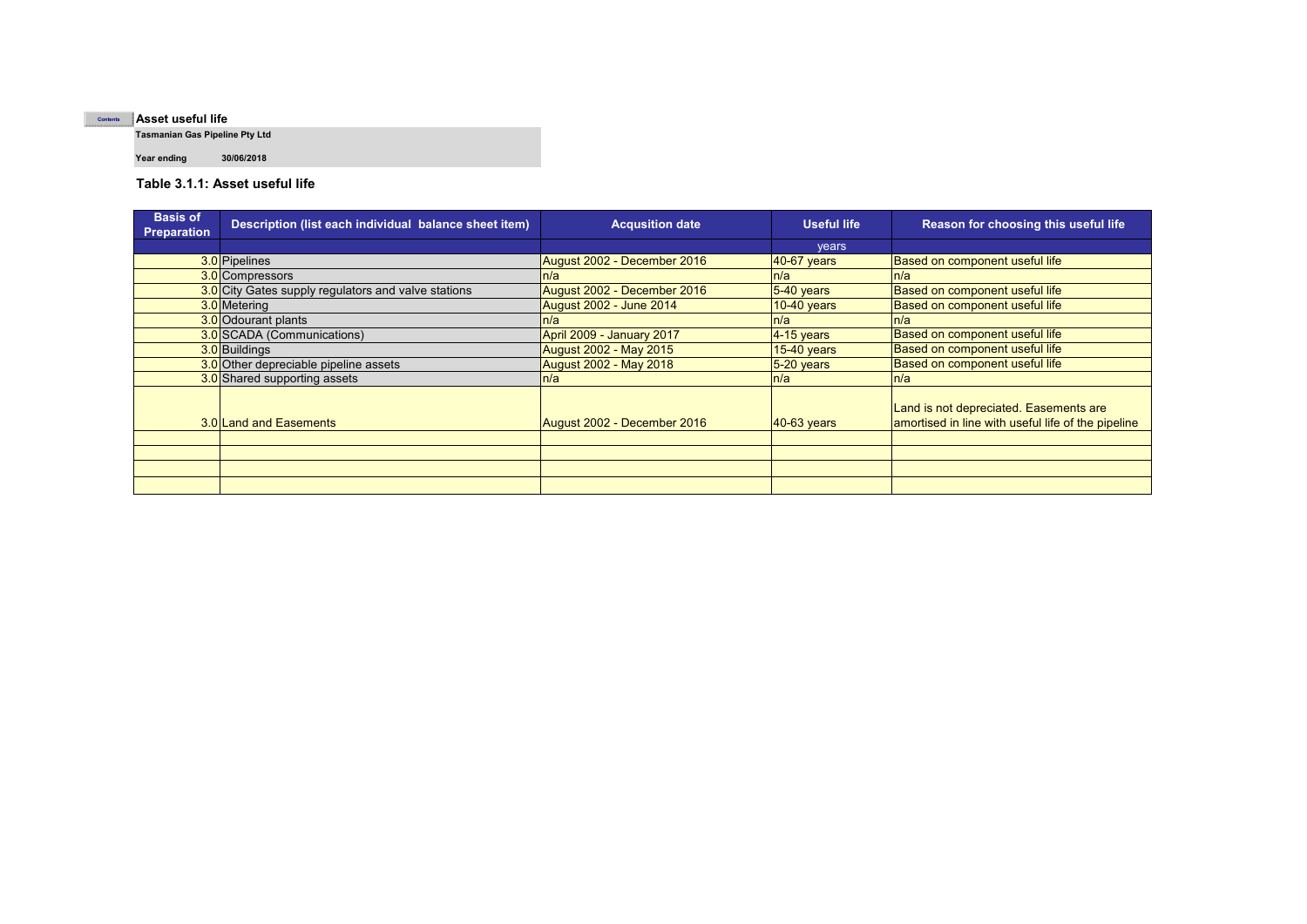#### **Asset impairment Contents**

**Tasmanian Gas Pipeline Pty Ltd Year ending 30/06/2018**

#### **Table 3.2.1: Assets impaired**

| <b>Asset description</b> | Impairment amount \$<br>nominal | <b>Impairment date</b> | <b>Basis for impairment</b> |
|--------------------------|---------------------------------|------------------------|-----------------------------|
|                          |                                 |                        |                             |
|                          |                                 |                        |                             |
|                          |                                 |                        |                             |
|                          |                                 |                        |                             |

#### **Table 3.2.2: Asset impairment reversals**

| <b>Asset description</b> | <b>Prior Impairment amount</b><br>\$ nominal | <b>Impairment date</b> | <b>Basis for impairment</b> | <b>Reversal amount</b><br><b>\$nominal</b> | <b>Reversal date</b> | <b>Basis for Reversal</b> |
|--------------------------|----------------------------------------------|------------------------|-----------------------------|--------------------------------------------|----------------------|---------------------------|
|                          |                                              |                        |                             |                                            |                      |                           |
|                          |                                              |                        |                             |                                            |                      |                           |
|                          |                                              |                        |                             |                                            |                      |                           |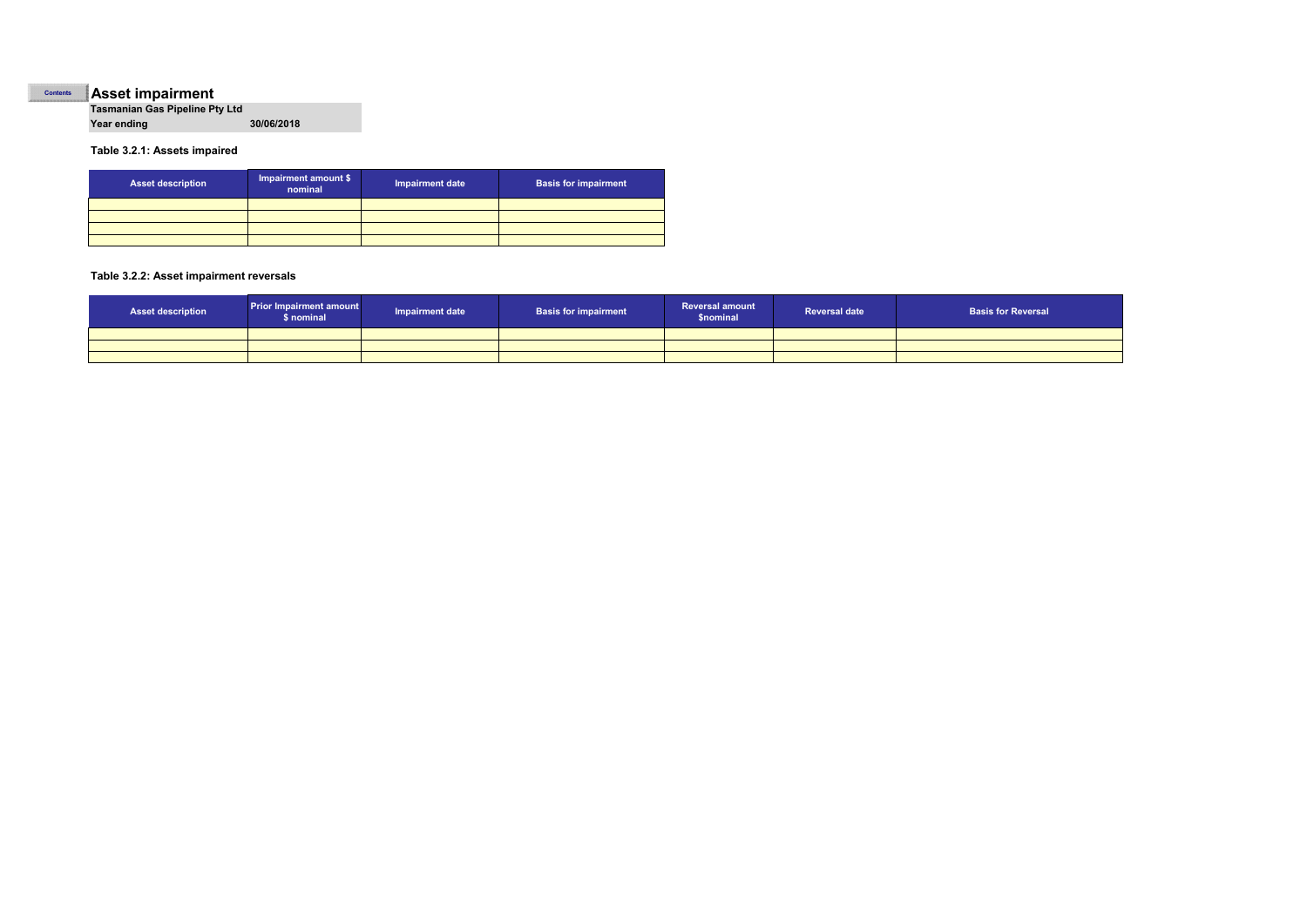#### **Contents**

**Depreciation Tasmanian Gas Pipeline Pty Ltd Year ending 30/06/2018**

x **Table 3.3.1: Fixed assets at cost - pipeline assets**

| <b>Basis of</b><br>Preparation<br>reference | <b>Description</b>                                                                            | Category                          | <b>Acquisition date</b> | <b>Useful life</b> | <b>Estimated</b><br>residual value | <b>Construction or</b><br>acquisition cost | <b>Additions</b> | <b>Capitalised</b><br>maintenance | <b>Disposals</b> | <b>Cost base</b> | Prior years'<br>accumulated<br>depreciation | <b>Current year</b><br>accumulated<br>depreciation | <b>Written down</b><br>value |
|---------------------------------------------|-----------------------------------------------------------------------------------------------|-----------------------------------|-------------------------|--------------------|------------------------------------|--------------------------------------------|------------------|-----------------------------------|------------------|------------------|---------------------------------------------|----------------------------------------------------|------------------------------|
|                                             |                                                                                               |                                   |                         | Years              | \$ nominal                         | \$ nominal                                 | \$ nominal       | \$ nominal                        | \$ nominal       | \$ nominal       | \$ nominal                                  | \$ nominal                                         | \$ nominal                   |
|                                             | 3.0 Piping - General                                                                          | <b>Pipelines</b>                  |                         | 40-67 years        |                                    | 221,081,360                                |                  |                                   |                  | 221,081,360      | 64,056,953.24                               | 67.193.429.26                                      | 153,887,931                  |
|                                             | 3.0 City Gates supply regulators an City Gates supply regulators and valve station 5-40 years |                                   |                         |                    |                                    | 49,620,837                                 |                  |                                   |                  | 49,620,837       | 13,278,478.36                               | 14.895.161.45                                      | 34,725,676                   |
|                                             | 3.0 Land and easements                                                                        | Land and easements                |                         | 40-63 years        |                                    | 20,816,451                                 |                  |                                   |                  | 20,816,451       | 4,938,409.32                                | 5,230,384.11                                       | 15,586,067                   |
|                                             | 3.0 Meters General                                                                            | Meterina                          |                         | $10-40$ years      |                                    | 595,363                                    |                  |                                   |                  | 595.363          | 186,606.93 -                                | 210.177.34                                         | 385,186                      |
|                                             | 3.0 Other Assets                                                                              | Other depreciable pipeline assets |                         | $5-20$ years       |                                    | 4,902,814                                  |                  |                                   |                  | 4,902,814        | 2,909,576.31                                | 3,126,669.06                                       | 1,776,145                    |
|                                             | 3.0 SCADA (Communications)                                                                    | SCADA (Communications)            |                         | 4-15 years         |                                    | 1,602,375                                  |                  |                                   |                  | 1,602,375        | 849,235.69                                  | 840,586.37                                         | 761,789                      |
|                                             | 3.0 Buildings                                                                                 | <b>Buildings</b>                  |                         | $15-40$ years      |                                    | 3.902.572                                  |                  |                                   |                  | 3,902,572        | 3,602,870.80                                | 3.616.280.65                                       | 286,291                      |
|                                             |                                                                                               |                                   |                         |                    |                                    |                                            |                  |                                   |                  |                  |                                             |                                                    |                              |
|                                             |                                                                                               |                                   |                         |                    |                                    |                                            |                  |                                   |                  |                  |                                             |                                                    |                              |
|                                             |                                                                                               | Total pipeline assets             |                         |                    |                                    | 302.521.771.97                             |                  |                                   |                  | 302,521,771.97 - | $89.822.130.65$ -                           | 95.112.688.24                                      | 207.409.083.73               |

#### **Table 3.3.2: Shared assets at cost (less straight line depreciation)**

| <b>Basis of</b><br>Preparation<br>reference | <b>Description</b> | Category                  | <b>Acquisition date</b> | <b>Useful life</b> | <b>Construction</b><br>cost | <b>Additions</b> | Capitalised<br>maintenance | <b>Disposals</b>         | <b>Cost base</b> | <b>Depreciation</b> | Written down value |
|---------------------------------------------|--------------------|---------------------------|-------------------------|--------------------|-----------------------------|------------------|----------------------------|--------------------------|------------------|---------------------|--------------------|
|                                             |                    |                           |                         | Years <sup>'</sup> | \$ nominal                  | \$ nominal       | \$ nominal                 | \$ nominal<br>\$ nominal |                  | \$ nominal          | \$ nominal         |
|                                             |                    |                           |                         |                    |                             |                  |                            |                          |                  |                     |                    |
|                                             |                    |                           |                         |                    |                             |                  |                            |                          |                  |                     |                    |
|                                             |                    |                           |                         |                    |                             |                  |                            |                          |                  |                     |                    |
|                                             |                    |                           |                         |                    |                             |                  |                            |                          |                  |                     |                    |
|                                             |                    |                           |                         |                    |                             |                  |                            |                          |                  |                     |                    |
|                                             |                    |                           |                         |                    |                             |                  |                            |                          |                  |                     |                    |
|                                             |                    | <b>Total fixed assets</b> |                         |                    | -                           |                  |                            |                          |                  |                     |                    |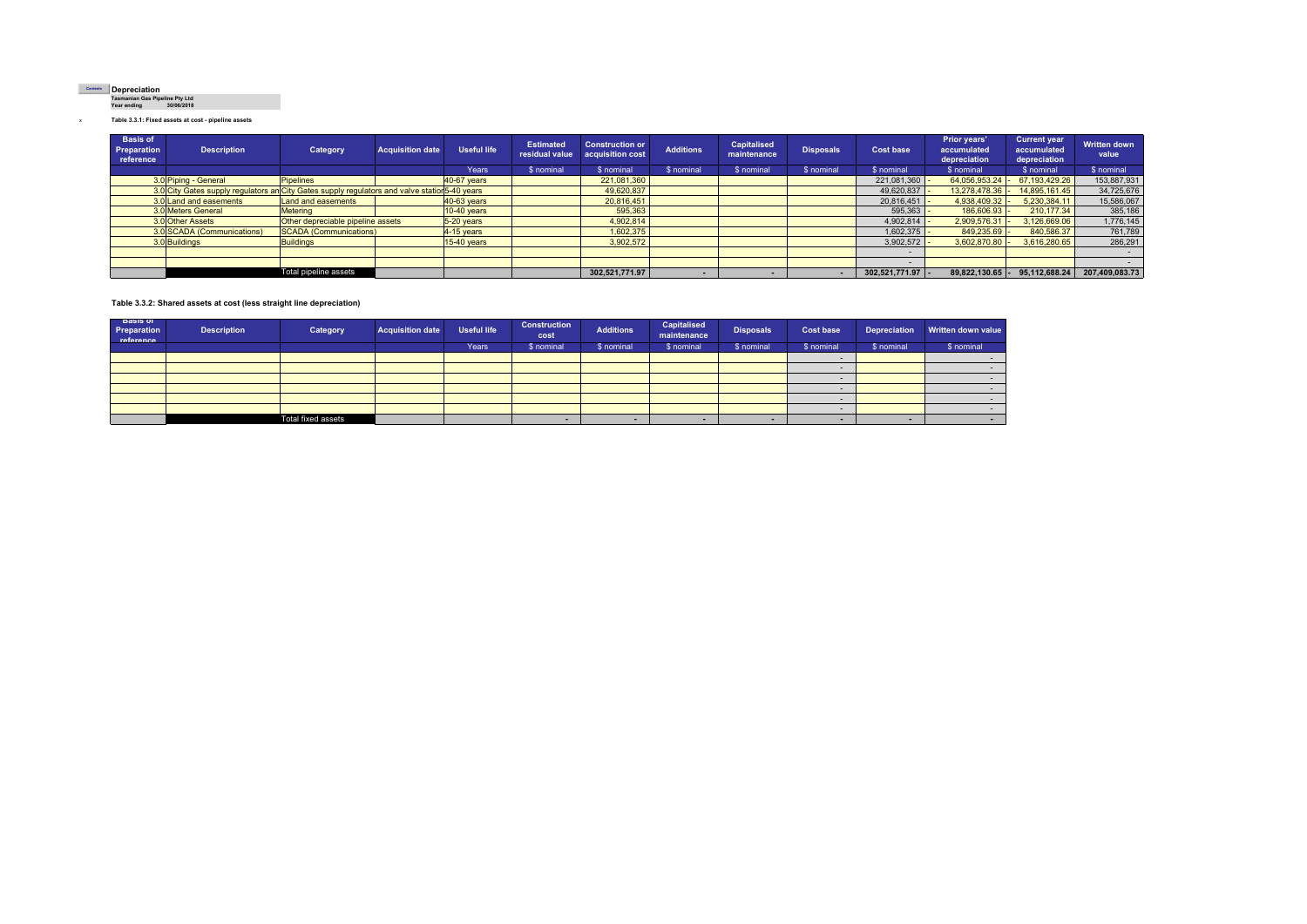## **Shared supporting assets Tasmanian Gas Pipeline Pty Ltd ContentsYear ending 30/06/2018**

**Table 3.4.1: Shared supporting asset allocation**

| <b>Basis of Preparation</b><br>reference | Description (list each individual shared<br>asset category greater than 5%) | <b>Category of shared assets</b> | <b>Total amount</b> | % allocated to<br>pipeline | <b>Total allocated to</b><br>pipeline |
|------------------------------------------|-----------------------------------------------------------------------------|----------------------------------|---------------------|----------------------------|---------------------------------------|
|                                          |                                                                             |                                  | \$ nominal          |                            | \$ nominal                            |
|                                          |                                                                             |                                  |                     |                            |                                       |
|                                          |                                                                             |                                  |                     |                            |                                       |
|                                          |                                                                             |                                  |                     |                            |                                       |
|                                          |                                                                             |                                  |                     |                            |                                       |
|                                          |                                                                             |                                  |                     |                            |                                       |
|                                          |                                                                             |                                  |                     |                            |                                       |
|                                          |                                                                             |                                  |                     |                            |                                       |
|                                          |                                                                             |                                  |                     |                            |                                       |
|                                          |                                                                             |                                  |                     |                            |                                       |
|                                          |                                                                             | <b>Total</b>                     |                     |                            |                                       |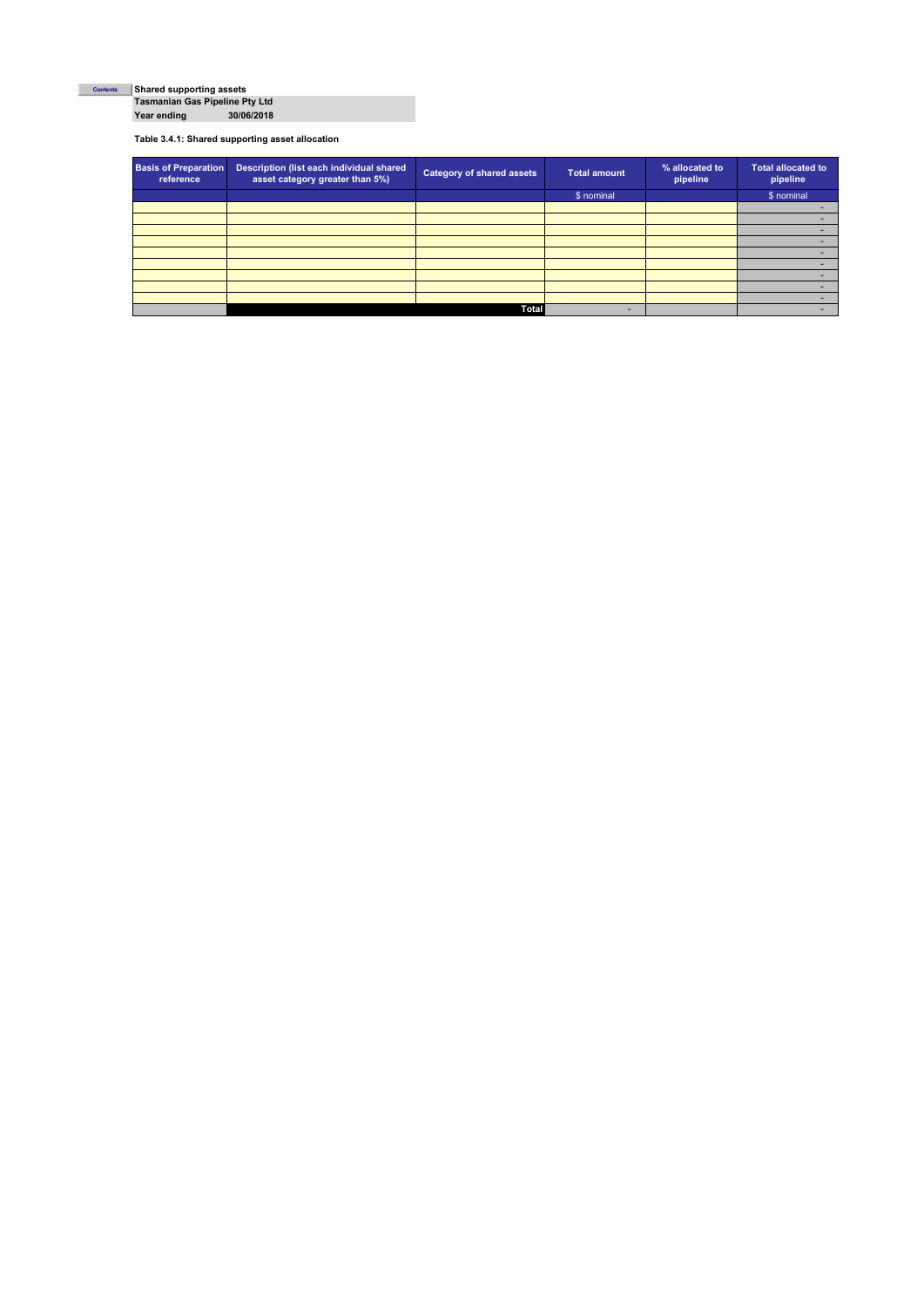# **Recovered capital method (rule 569(4)) Tasmanian Gas Pipeline Pty Ltd Year ending 30/06/2018**

#### **Table 4.1: Recovered capital method - pipeline assets**

| <b>Basis of</b><br><b>Preparation</b> | <b>Asset description</b> |                                               |                |         |                          |                          |         |                |         |         | Year    |                          |                          |         |         |         |         |         |         |
|---------------------------------------|--------------------------|-----------------------------------------------|----------------|---------|--------------------------|--------------------------|---------|----------------|---------|---------|---------|--------------------------|--------------------------|---------|---------|---------|---------|---------|---------|
|                                       |                          |                                               | 2002           | 2003    | 2004                     | 2005                     | 2006    | 2007           | 2008    | 2009    | 2010    | 2011                     | 2012                     | 2013    | 2014    | 2015    | 2016    | 2017    | 2018    |
|                                       | 4.0 Pipeline assets      |                                               |                |         |                          |                          |         |                |         |         |         |                          |                          |         |         |         |         |         |         |
|                                       |                          | <b>Construction cost</b>                      | 441,176        | 480,256 | 553,659                  | 600,101                  | 625,355 | 650,115        | 691,793 | 702,917 | 742,838 | 778,719                  | 814,719                  | 836,473 | 859,623 | 878,165 | 894,850 | 910,568 | 920,698 |
|                                       |                          | Negative residual value                       |                |         |                          |                          |         |                |         |         |         |                          | $\blacksquare$           |         |         |         |         |         |         |
|                                       |                          | <b>Additions</b>                              | $\blacksquare$ | 31.414  | 832                      | 1,385                    | 4,349   | $\blacksquare$ | 7.071   | 5.822   | 834     | 2,039                    | 13                       | 33      | 382     | 257     | 3,527   | 384     | 221     |
|                                       |                          | Maintenance capitalised                       | $\blacksquare$ |         | $\blacksquare$           | $\overline{\phantom{0}}$ |         |                |         |         |         |                          | -                        |         |         |         |         |         |         |
|                                       |                          | Disposal (at cost)                            | 68             |         |                          |                          |         |                | 19,438  | 73      | 47      |                          | $\overline{\phantom{a}}$ |         |         |         |         |         |         |
|                                       |                          | <b>Cost base</b>                              | 441,108        | 511,670 | 554,491                  | 601,486                  | 629,704 | 650,115        | 679,426 | 708,666 | 743,625 | 780,758                  | 814,732                  | 836,506 | 860,005 | 878,422 | 898,377 | 910,952 | 920,918 |
|                                       | <b>Shared assets</b>     |                                               |                |         |                          |                          |         |                |         |         |         |                          |                          |         |         |         |         |         |         |
|                                       |                          | Construction cost or acqusition               |                |         |                          |                          |         |                |         |         |         |                          |                          |         |         |         |         |         |         |
|                                       |                          | cost (where allowed) apportioned              |                |         |                          |                          |         |                |         |         |         |                          |                          |         |         |         |         |         |         |
|                                       |                          | Additions                                     |                |         |                          |                          |         |                |         |         |         |                          |                          |         |         |         |         |         |         |
|                                       |                          | Maintenance capitalised                       |                |         |                          |                          |         |                |         |         |         |                          |                          |         |         |         |         |         |         |
|                                       |                          | Disposal (at cost)                            |                |         |                          |                          |         |                |         |         |         |                          |                          |         |         |         |         |         |         |
|                                       |                          | <b>Cost base</b>                              |                |         | $\overline{\phantom{a}}$ | ۰                        | $\sim$  |                |         | ٠       | ۰.      | $\overline{\phantom{a}}$ | $\blacksquare$           |         |         |         |         | ٠       | $\sim$  |
|                                       |                          | <b>Total assets</b>                           | 441.108        | 511.670 | 554.491                  | 601.486                  | 629.704 | 650.115        | 679,426 | 708.666 | 743.625 | 780,758                  | 814,732                  | 836,506 | 860.005 | 878.422 | 898,377 | 910,952 | 920,918 |
|                                       | 4.0 Return of capital    |                                               |                |         |                          |                          |         |                |         |         |         |                          |                          |         |         |         |         |         |         |
|                                       |                          | Revenue                                       | 8.160          | 11,042  | 15,904                   | 30,235                   | 26,011  |                | 41,513  | 23,398  | 24,876  | 28,850                   | 27,993                   | 27,696  | 28,326  | 29,487  | 33,646  | 33,549  | 34,151  |
|                                       |                          | <b>Operating expenses</b>                     | 3,570          | 10,393  | 15,591                   | 8,523                    | 5,017   |                | 13,114  | 6.624   | 8,905   | 12,015                   | 9,305                    | 11,286  | 7,567   | 7,469   | 10,279  | 8,592   | 11,215  |
|                                       |                          | Net tax liabilities                           |                |         |                          |                          |         |                |         |         |         |                          |                          |         |         |         |         |         |         |
|                                       |                          | Return on capital                             | 43.738         | 42.638  | 45,923                   | 45,581                   | 41,405  | 41,678         | 51.889  | 50.946  | 51.066  | 50.795                   | 40,429                   | 39,527  | 38,919  | 38,446  | 35,558  | 34,703  | 35,819  |
|                                       |                          | <b>Total Return of Capital</b>                | 39,148         | 41,989  | 45,610                   | 23,869                   | 20,411  | 41,678         | 23,490  | 34,172  | 35,095  | 33,960                   | 21,741                   | 23,117  | 18,160  | 16,428  | 12,191  | 9,746   | 12,883  |
|                                       |                          | Recovered capital method total<br>asset value | 480.256        | 553.659 | 600.101                  | 625,355                  | 650,115 | 691,793        | 702,917 | 742,838 | 778,719 | 814,719                  | 836,473                  | 859,623 | 878,165 | 894.850 | 910,568 | 920,698 | 933,802 |

#### **Table 4.2: Pipeline details**

| Construction<br>date.       | 21/08/2002 |
|-----------------------------|------------|
| Negative,<br>residual value |            |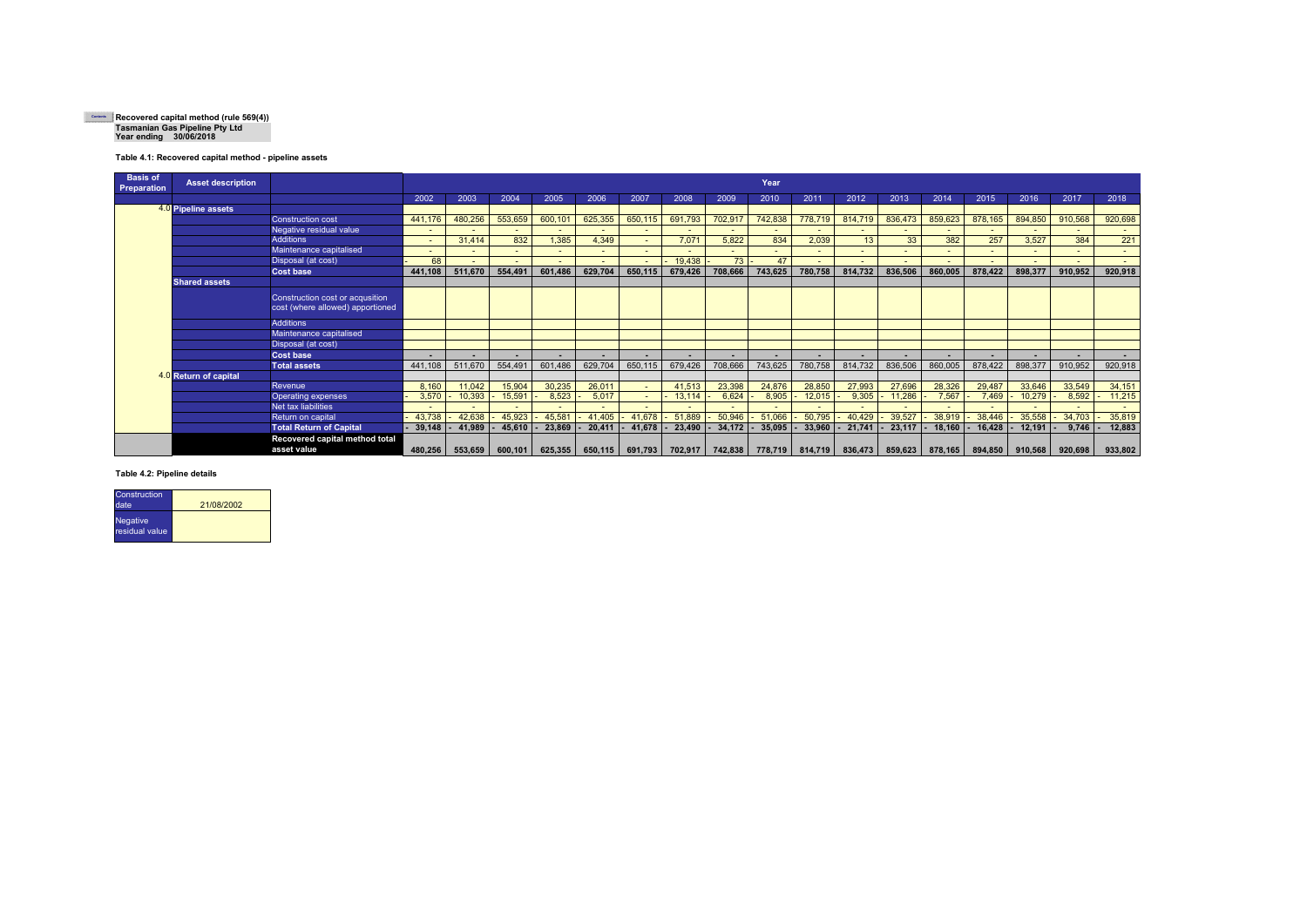#### **ContentsCapital expenditure**

**Tasmanian Gas Pipeline Pty Ltd Year ending 30/06/2018**

### **Table 4.1.1: Capital expenditure greater than 5% of construction cost**

| <b>Basis of Preparation</b><br>reference | <b>Description of works</b> | Date recognised | <b>Expenditure (\$ nominal)</b> |  |  |  |  |
|------------------------------------------|-----------------------------|-----------------|---------------------------------|--|--|--|--|
|                                          |                             |                 |                                 |  |  |  |  |
|                                          |                             |                 |                                 |  |  |  |  |
|                                          |                             |                 |                                 |  |  |  |  |
|                                          |                             |                 |                                 |  |  |  |  |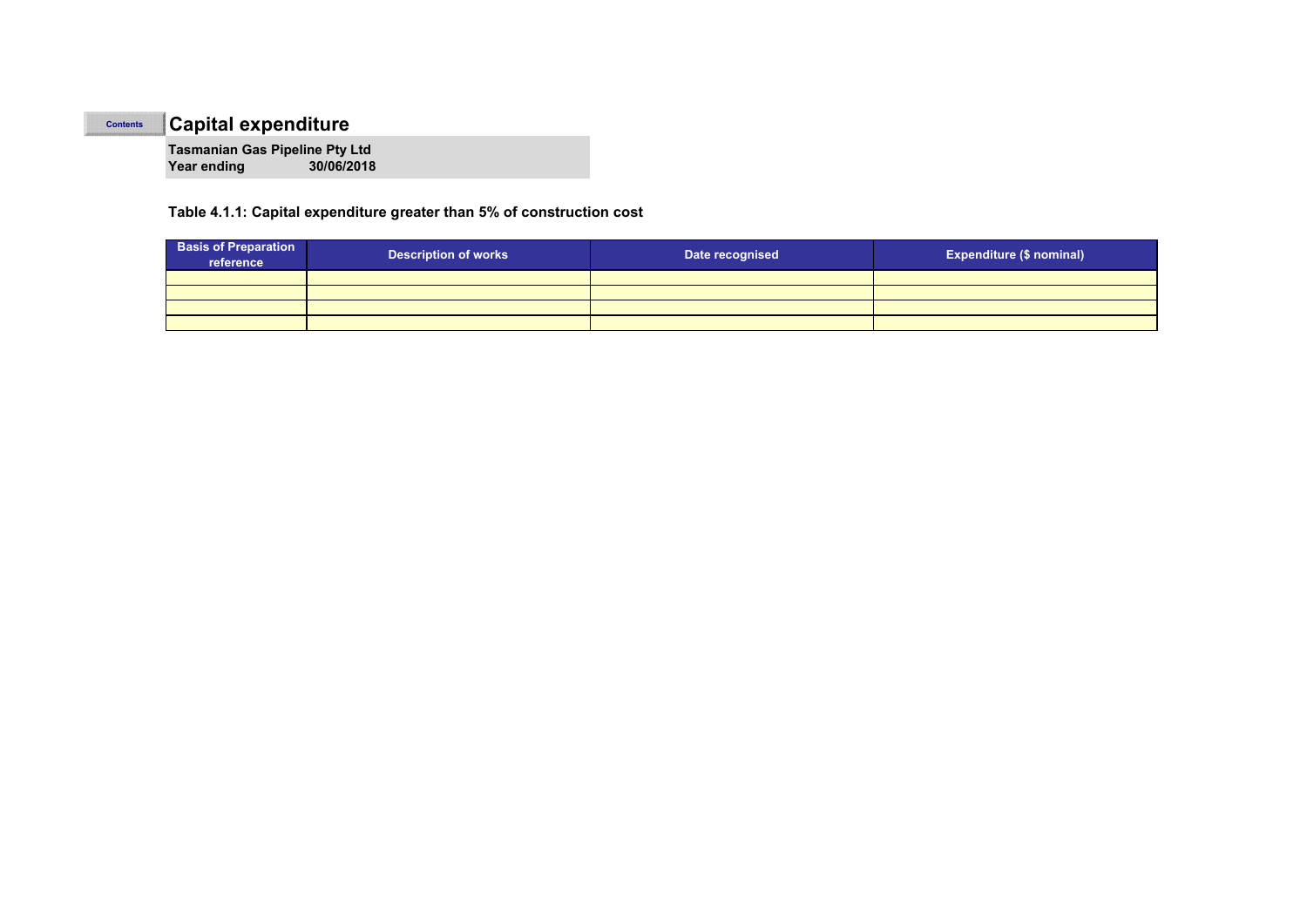**Weighted average prices Contents**

#### **Table 5.1: Weighted average prices**

|                                                          |                      | <b>Zonal Based Transportation Services</b> |                          |        |                                     |                  |                 |          |                |                  |                         |                          |                          |          |
|----------------------------------------------------------|----------------------|--------------------------------------------|--------------------------|--------|-------------------------------------|------------------|-----------------|----------|----------------|------------------|-------------------------|--------------------------|--------------------------|----------|
|                                                          |                      |                                            | Zone 1                   |        |                                     |                  |                 |          | Zone 2         |                  |                         |                          |                          |          |
|                                                          | <b>Total revenue</b> | <b>Total Zonal</b><br>Revenue              | Capacity based           |        |                                     | Volumetric based |                 |          | Capacity based |                  |                         | Volumetric based         |                          |          |
| <b>Service description</b>                               | \$'000               | $\sqrt{2}$                                 | Revenue \$               |        | Total MDQ   WAP (\$/MDQ) Revenue \$ |                  | <b>Total TJ</b> | WAP (GJ) | Revenue \$     | <b>Total MDQ</b> | WAP (\$/MDQ) Revenue \$ |                          | <b>Total TJ</b>          | WAP (GJ) |
| <b>Transportation services</b>                           |                      |                                            |                          |        |                                     |                  |                 |          |                |                  |                         |                          |                          |          |
| Firm forward haul transportation services                | 6,476,654.94         | 6,476,654.94                               | $\sim$                   | . .    |                                     | $\sim$           | $\sim$          |          | 6,476,654.94   | 3,351,215.00     | 1.93                    | $\sim$                   | $\sim$                   | $\sim$   |
| Interruptible or as available transportation<br>services | .                    | $\overline{\phantom{0}}$                   | $\sim$                   | $\sim$ | $\overline{\phantom{0}}$            | $\sim$           | $\sim$          | $\sim$   | $\sim$         | $\sim$           | $\sim$                  | $\sim$                   | $\overline{\phantom{a}}$ | $\sim$   |
| <b>Backhaul services</b>                                 |                      | $\sim$                                     | $\overline{\phantom{a}}$ | . .    |                                     | $\sim$           |                 |          | $\sim$         | $\sim$           |                         | $\sim$                   | $\overline{\phantom{a}}$ | $\sim$   |
| <b>Stand alone compression services</b>                  |                      |                                            |                          |        |                                     |                  |                 |          |                |                  |                         |                          |                          |          |
| Firm stand alone compression services                    |                      |                                            |                          |        |                                     |                  |                 |          |                |                  |                         |                          |                          |          |
| <b>Storage services</b>                                  |                      |                                            |                          |        |                                     |                  |                 |          |                |                  |                         |                          |                          |          |
| Firm park/park and loan services                         |                      |                                            |                          |        |                                     |                  |                 |          |                |                  |                         |                          |                          |          |
| <b>Total exempt services</b>                             |                      |                                            |                          |        |                                     |                  |                 |          |                |                  |                         |                          |                          |          |
| <b>Total</b>                                             | 6,476,654.94         | 6,476,654.94                               | $\sim$                   | $\sim$ |                                     | $\blacksquare$   |                 |          | 6,476,654.94   | 3,351,215.00     |                         | $\overline{\phantom{a}}$ | $\blacksquare$           |          |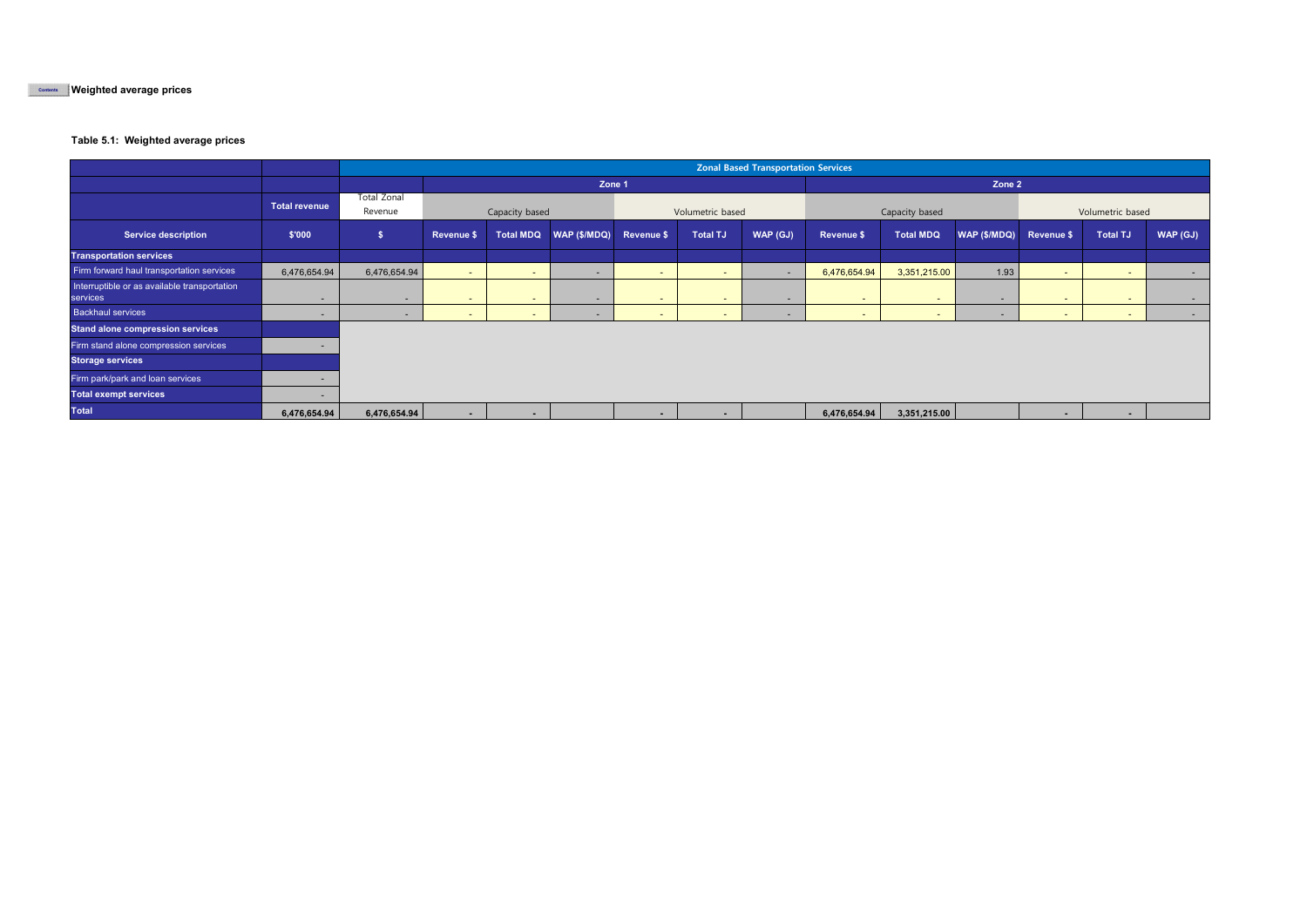#### **Services exemption granted from AER for Weighted Average Price disclosure Tasmanian Gas Pipeline Pty Ltd**

**Year ending 30/06/2018**

**Table 5.1.1: AER exemptions**

**Contents**